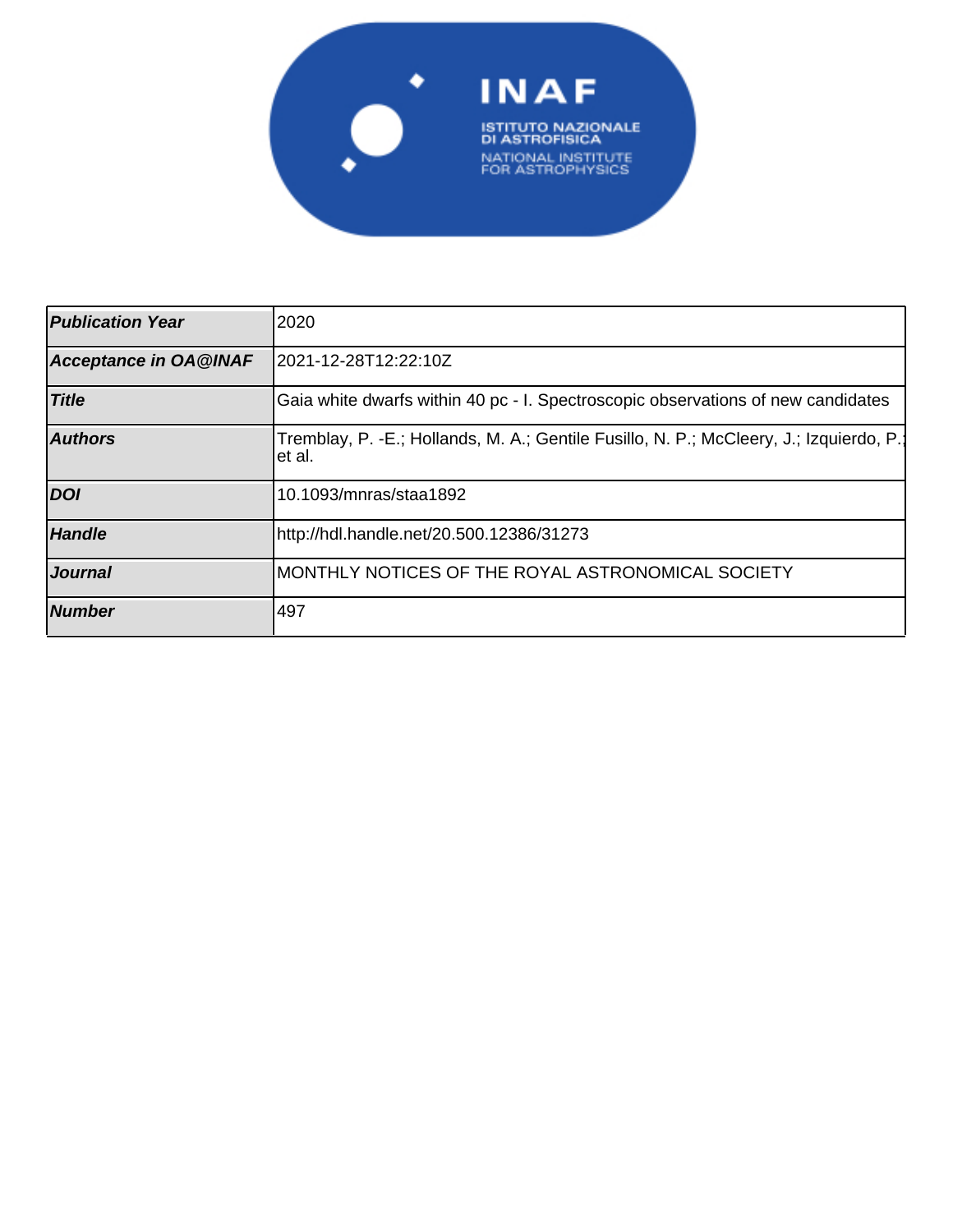# *Gaia* **white dwarfs within 40 pc – I. Spectroscopic observations of new candidates**

P.-E. Tremblay,<sup>1\*</sup> M. A. Hollands,<sup>1</sup> N. P. Gentile Fusillo,<sup>1,2</sup> J. McCleery,<sup>1</sup> P. Izquierdo,<sup>3,4</sup> B. T. Gänsicke<sup>®</sup>[,](http://orcid.org/0000-0002-2761-3005)<sup>1</sup> E. Cukanovaite,<sup>1</sup> D. Koester,<sup>5</sup> W. R. Brown,<sup>6</sup> S. Charpinet,<sup>7</sup> T. Cunningham,<sup>1</sup> J. Farihi  $\mathbb{P}^8$ [,](http://orcid.org/0000-0003-1748-602X) N. Giammichele, <sup>7</sup> V. van Grootel, <sup>9</sup> J. J. Hermes,  $^{10}$ M. J. Hoskin  $\mathbb{P}$ [,](http://orcid.org/0000-0003-1543-5405)<sup>1</sup> S. Jordan, <sup>11</sup> S. O. Kepler  $\mathbb{P}$ , <sup>12</sup> S. J. Kleinman, <sup>13</sup> C. J. Manser  $\mathbb{P}$ , <sup>1</sup> T. R. Marsh[,](http://orcid.org/0000-0003-4615-6556)<sup>1</sup> D. de Martino <sup>(1,1</sup> A. Nitta, <sup>13</sup> S. G. Parsons  $\mathbb{P}$ , <sup>15</sup> I. Pelisoli  $\mathbb{P}$ , <sup>16</sup> R. Raddi, <sup>17</sup> A. Rebassa-Mansergas[,](http://orcid.org/0000-0002-1295-8174) <sup>17,18</sup> J.-J. Ren, <sup>19</sup> M. R. Schreiber, <sup>20,21</sup> R. Silvotti <sup>®</sup>, <sup>22</sup> O. Toloza, <sup>1</sup> S. Toonen<sup>23</sup> and S. Torres $17,18$ 

*Affiliations are listed at the end of the paper*

Accepted 2020 June 25. Received 2020 June 23; in original form 2020 May 11

#### **ABSTRACT**

We present a spectroscopic survey of 230 white dwarf candidates within 40 pc of the Sun from the William Herschel Telescope and Gran Telescopio Canarias. All candidates were selected from *Gaia* Data Release 2 (DR2) and in almost all cases, had no prior spectroscopic classifications. We find a total of 191 confirmed white dwarfs and 39 main-sequence star contaminants. The majority of stellar remnants in the sample are relatively cool ( $\langle T_{\text{eff}} \rangle = 6200 \text{ K}$ ), showing either hydrogen Balmer lines or a featureless spectrum, corresponding to 89 DA and 76 DC white dwarfs, respectively. We also recover two DBA white dwarfs and 9–10 magnetic remnants. We find two carbon-bearing DQ stars and 14 new metal-rich white dwarfs. This includes the possible detection of the first ultra-cool white dwarf with metal lines. We describe three DZ stars for which we find at least four different metal species, including one that is strongly Fe- and Ni-rich, indicative of the accretion of a planetesimal with core-Earth composition. We find one extremely massive  $(1.31 \pm 0.01 M_{\odot})$  DA white dwarf showing weak Balmer lines, possibly indicating stellar magnetism. Another white dwarf shows strong Balmer line emission but no infrared excess, suggesting a low-mass sub-stellar companion. A high spectroscopic completeness (*>*99 per cent) has now been reached for *Gaia* DR2 sources within 40-pc sample, in the Northern hemisphere (*δ >* 0◦) and located on the white dwarf cooling track in the Hertzsprung–Russell diagram. A statistical study of the full northern sample is presented in a companion paper.

**Key words:** stars: statistics – white dwarfs – solar neighbourhood.

## **1 INTRODUCTION**

The nearest stars to the Sun and the Solar system have a remarkable historical importance in astronomy and continue to represent some of the best known examples of spectral types and exoplanetary hosts. Past efforts have generally been focused on the relatively small volume complete sample of ≈315 systems including main-sequence stars, brown dwarfs, white dwarfs, and planets within 10 pc of the Sun (Henry et al. 2018). White dwarfs make up about 6 per cent of stellar objects in that sample, but up to 95 per cent of local stars and their planetary systems are destined to that ultimate fate. These abundant stellar remnants serve several distinctive purposes in modern astrophysics such as tracing the local and Galactic stellar formation history (Winget et al. 1987; Rowell 2013; Tremblay et al. 2014; Fantin et al. 2019) and calibrating stellar ages (Rebassa-Mansergas et al. 2016; Fouesneau et al. 2019). The significance of these results is enhanced from unbiased volume-limited samples upon which statistical studies can be performed (Holberg, Oswalt & Sion 2002; Giammichele, Bergeron & Dufour 2012; Limoges, Bergeron & Lépine 2015; Holberg et al. 2016; Subasavage et al. 2017; Hollands et al. 2018b).

Some of the closest white dwarfs are prototypes for several wide ranging applications. The brightest and closest stellar remnant Sirius B has led to important input on stellar evolution and white dwarf structure (Bond et al. 2017), fundamental physics through gravitational redshift measurements (Joyce et al. 2018) as well as providing insight on the local binary population (Holberg et al. 2013; Toonen et al.  $2017$ ). GRW  $+708247$ , at 12.9 pc, was the first white dwarf to show circularly polarized light from its strong magnetic field (Kemp et al. 1970; Bagnulo & Landstreet 2019). The first degenerate star with metal lines in its spectrum, now recognized as the signature of a planetary system, was detected in the closest single white dwarf Van Maanen 2 (van Maanen 1917). Seventy years later, G29–38, a ZZ Ceti pulsator at 17.5 pc, became the prototype for white dwarfs with dusty debris discs (Zuckerman & Becklin 1987), leading to a very active research area around evolved planetary systems (Veras 2016) and a unique window into the bulk composition of other rocky worlds (Zuckerman et al. 2007). With increasing distances, further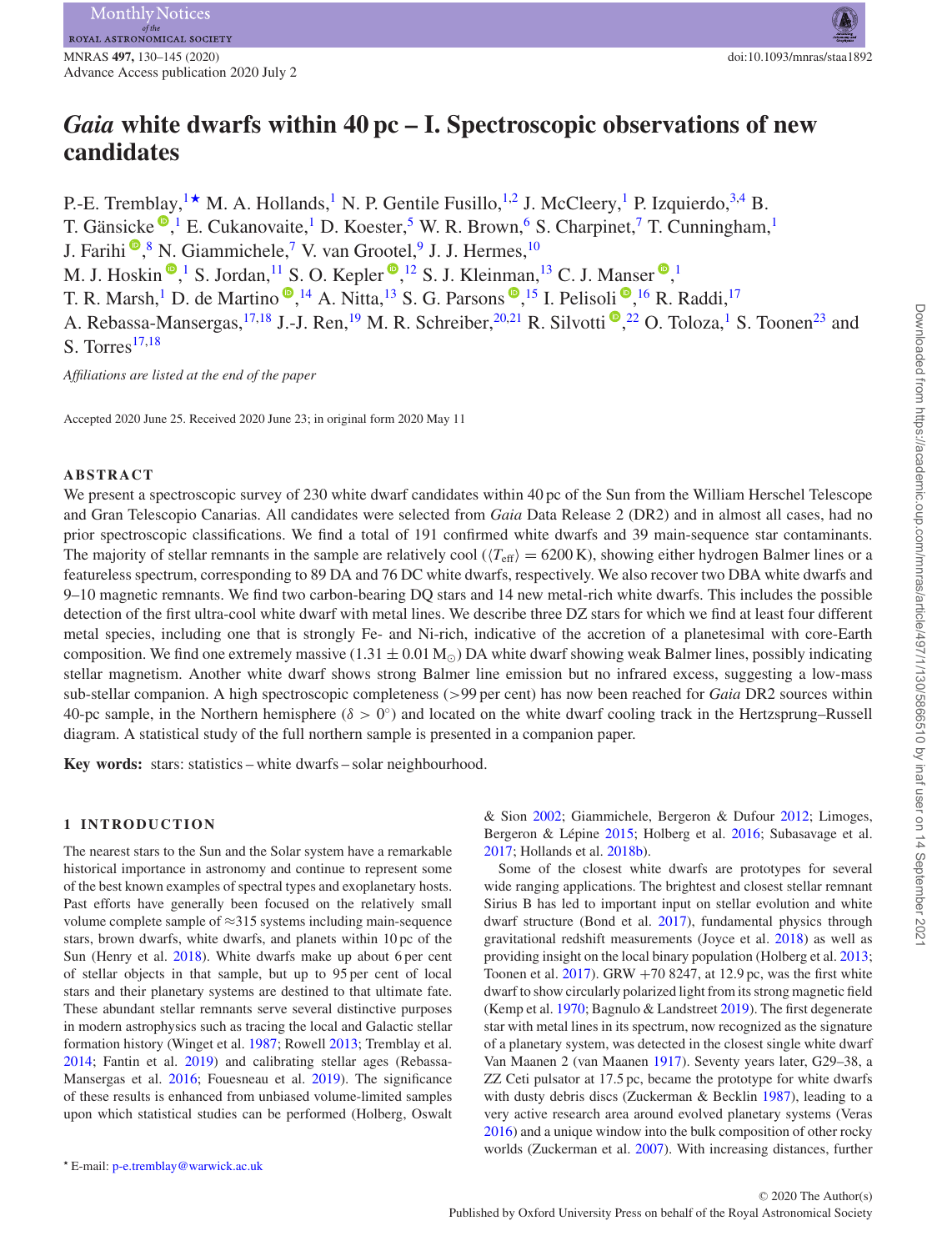rare examples of stellar or planetary evolution are being discovered, such as double white dwarf merger remnants (Hollands et al. 2020; Kawka, Vennes & Ferrario 2020b), extremely low mass white dwarfs that will most likely merge (Brown et al. 2016; Kawka et al. 2020a), or stellar remnants with transiting planetesimals and planets on closein orbits (Vanderburg et al. 2015; Gänsicke et al. 2019; Manser et al. 2019). Hot white dwarfs might even serve to study the composition of gas giant planet atmospheres (Schreiber et al. 2019). A proper characterization of the occurrence of these systems requires the definition of larger volume-complete samples.

The *Gaia* spacecraft has shed a new light on the nearby Milky Way stellar population from its extremely accurate astrometry and photometry (Gaia Collaboration et al. 2018a). The Hertzsprung– Russell (HR) diagram of the local stellar population within 100 pc constructed from *Gaia* DR2 (Gaia Collaboration et al. 2018b) presents, for the first time, a near volume-complete census inclusive of all low-luminosity stars and white dwarfs. While the increase in size is exemplary, a full understanding of the local white dwarf population is still a major challenge. *Gaia* DR2 has significant technical limitations even within 100 pc, with a number of problematic sources that have been filtered from most early science results (Jiménez-Esteban et al. 2018; Gaia Collaboration et al. 2018b; Gentile Fusillo et al. 2019). We nevertheless estimate the completeness of the *Gaia* DR2 white dwarf selection to be ≈96 per cent within 20– 40 pc (Hollands et al. 2018b; Gentile Fusillo et al. 2019; McCleery et al. 2020). Furthermore, only ≈10 per cent of *Gaia* white dwarfs within 100 pc have published spectroscopy (Gentile Fusillo et al. 2019; Tremblay et al. 2019b). Effective temperatures  $(T_{\text{eff}})$ , surface gravities, and masses can, in principle, be derived from *Gaia* DR2 astrometry and photometry with a high precision of 1–2 per cent for nearby white dwarfs where reddening is small or negligible (Hollands et al. 2018b; Bergeron et al. 2019; Tremblay et al. 2019a). This technique is based on relatively well constrained white dwarf evolution models but the atmospheric composition must be known to transform colours into an atmospheric temperature. Erroneously assuming pure-hydrogen or pure-helium atmospheres can lead to 5–20 per cent systematic errors in mass (Bergeron et al. 2019) and a strong bias in the evaluation of total ages. Upcoming multiobject medium resolution spectroscopic follow-ups such as WEAVE, 4MOST, DESI, and SDSS-V (Dalton et al. 2014; DESI Collaboration et al. 2016; Kollmeier et al. 2017; de Jong et al. 2019), and to a lesser degree upcoming *Gaia* low-resolution spectrophotometry (Carrasco et al. 2014), will be essential to improve the accuracy of local white dwarf parameters and detect subtypes corresponding to metal pollution, magnetic fields or binarity. Nevertheless, it will be many years before these surveys cover large enough areas of the sky to significantly overlap with the ≈100-pc *Gaia* defined volumelimited white dwarf sample.

In this work, we describe our dedicated spectroscopic followup and analysis of new *Gaia* white dwarf candidates within 40 pc with the William Herschel Telescope (WHT) and Gran Telescopio Canarias (GTC). This directly follows upon the previous survey of Limoges et al. (2015), who relied on reduced proper motion for white dwarf identification. We discuss the nature of 230 *Gaia* white dwarf candidates across all sky, among which a handful were recently confirmed separately in the literature (see, e.g. Scholz et al. 2018; Landstreet & Bagnulo 2019, 2020) or had earlier ambiguous classifications. Among all observed targets, 155 are located in the Northern hemisphere ( $\delta > 0^\circ$ ). Combining this work and existing spectroscopic confirmations from the literature, there are 521 spectroscopically confirmed white dwarfs found within *Gaia* DR2 in the Northern 40-pc hemisphere and only three unobserved

high-probability white dwarf candidates (Gentile Fusillo et al. 2019), indicating a very high spectroscopic completeness. A detailed statistical analysis of the full northern 40-pc white dwarf sample, including a list of spectral types and references, is presented in a companion paper (Paper II; McCleery et al. 2020). Here, we also report on spectroscopic data of an additional 75 *Gaia* white dwarf candidates in the Southern hemisphere, which leaves approximately 200 unobserved high-probability white dwarf candidates in that region of the sky. The southern 40-pc sample will be part of a future statistical analysis once spectroscopic completeness has reached a higher level.

#### **2 OB SE RVAT IO N S**

#### **2.1 Catalogue photometry and astrometry**

Gentile Fusillo et al. (2019) used spectroscopically confirmed white dwarfs from the Sloan Digital Sky Survey (SDSS) to map the regions of the *Gaia* DR2 HR diagram encompassed by these stellar remnants. Based on the fraction of SDSS white dwarfs and contaminants, they calculated a probability of being a white dwarf ( $P_{WD}$ ) for all *Gaia* sources that passed the initial selection. The authors recommend using  $P_{WD} > 0.75$  as a balance between completeness and contamination, a cut which recovers 96 per cent of the spectroscopically confirmed SDSS white dwarfs in the catalogue at all distances and up to a *Gaia* magnitude limit of  $G \approx 20$ .

We selected white dwarf candidates from the catalogue of Gentile Fusillo et al. (2019) with  $\overline{\omega} > 25$  mas  $\pm 1\sigma$  as the only requirement, resulting in 1233 sources, among which 184 are low probability candidates ( $P_{WD}$  < 0.75). The following step was to perform a detailed cross-match of the literature to identify previous spectroscopic classifications. We have found 410 and 256 white dwarfs with a published spectral type in the Northern and Southern hemispheres, respectively, that we generally did not attempt to reobserve unless the spectral type was ambiguous or the spectrum not published (see Paper II for spectral types and references). The highest priority was given to high-probability candidates without a spectral type in the Northern hemisphere. We, nevertheless, kept low-probability candidates in our target list, especially those with high proper motions that might reveal to be peculiar white dwarfs. In addition to 155 sources selected in the Northern hemisphere, we also had the opportunity to observe an additional 75 *Gaia* white dwarf candidates in the Southern hemisphere. We use the WD J naming convention introduced by Gentile Fusillo et al. (2019) throughout all tables and figures, although we employ short names in the text for readability.

#### **2.2 Spectroscopy**

We observed a total of 230 white dwarf candidates at the Observatorio del Roque de los Muchachos, both with the Intermediate-dispersion Spectrograph and Imaging System (ISIS) on the WHT and the Optical System for Imaging and low-Resolution Integrated Spectroscopy (OSIRIS) on the GTC. Table 1 summarizes the different observations. Time was obtained through the International Time Programme ITP08 (PI Tremblay) and individual allocations (PIs Izquierdo, Marsh, Manser, and Gänsicke, see Table 1).

ISIS allows simultaneous observations using blue (R600B grating,  $R \approx 2000$ ) and red (R600R grating,  $R \approx 3900$ ) optimized CCDs via a dichroic beam-splitter. In our initial setup, we employed central wavelengths of 4540 and 6562 Å for the blue and red arms, respectively, ensuring coverage of all Balmer lines and Ca H+K lines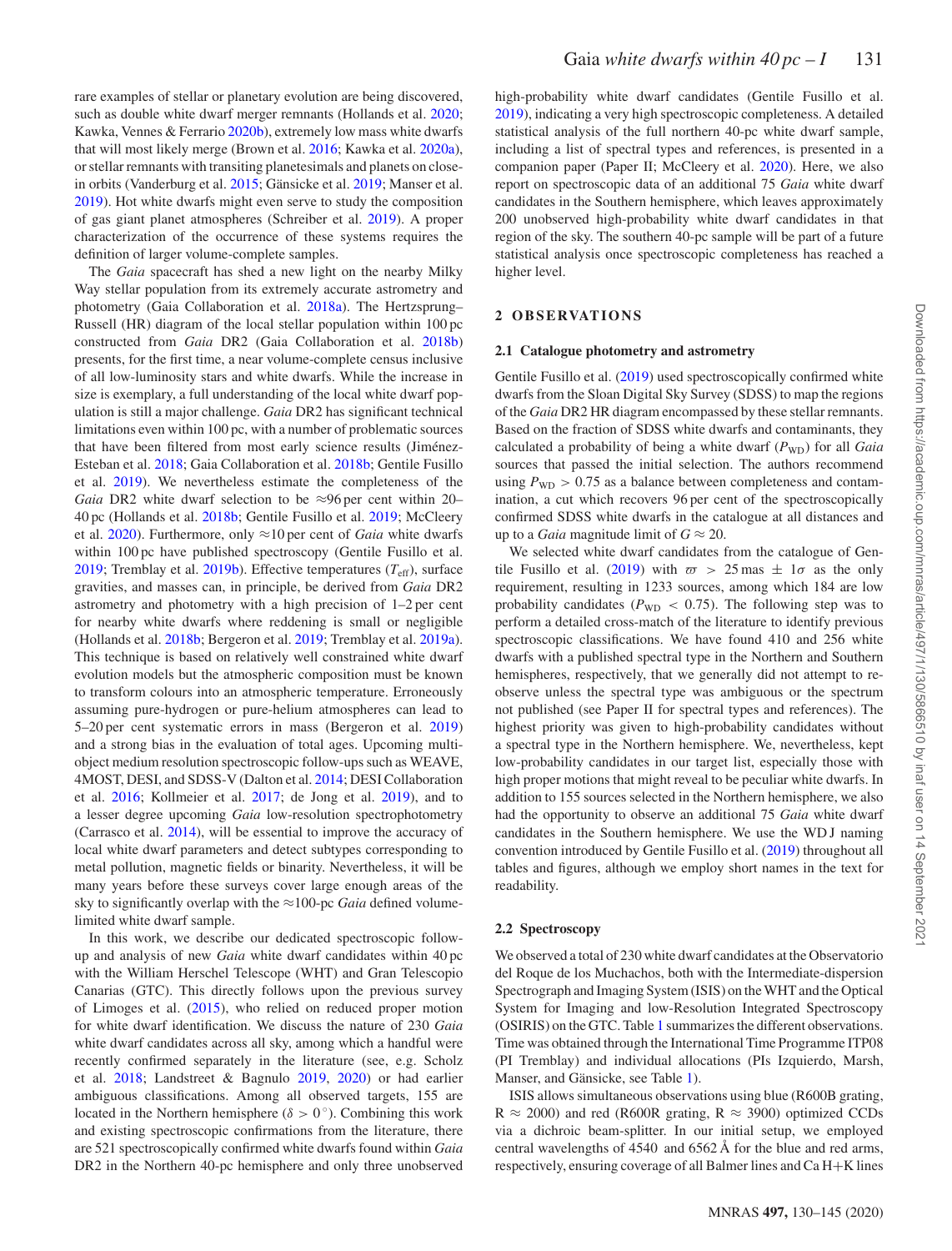| Dates                      | Telescope/<br>Instrument | Programme ID     | Grating                 | Number of<br>objects<br>in this work |
|----------------------------|--------------------------|------------------|-------------------------|--------------------------------------|
| 2016-2017                  | <b>FAST</b>              |                  | Fabricant et al. (1998) | 3                                    |
|                            | <b>LAMOST</b>            |                  | Cui et al. (2012)       | $\overline{2}$                       |
| 2018 July-December         | GTC/OSIRIS               | ITP08            | R1000B, R2500R          | 26                                   |
| 2018 August 6-7            | WHT/ISIS                 | C <sub>117</sub> | R600B, R600R            | 31                                   |
| 2018 August 9-23           | WHT/ISIS                 | ITP08            | R600B, R600R            | 67                                   |
| 2018 August 28–September 4 | WHT/ISIS                 | P8/N13           | R600B, R600R            | 3                                    |
| 2018 October 13–15         | WHT/ISIS                 | ITP08            | R600B, R600R            | 22                                   |
| $2019$ February $9-10$     | WHT/ISIS                 | P <sub>9</sub>   | R600B, R600R            | 29                                   |
| 2019 February 21-26        | WHT/ISIS                 | ITP08            | R600B, R600R            | 23                                   |
| 2019 April 13-14           | WHT/ISIS                 | ITP08            | R600B, R600R            | 6                                    |
| 2019 July 3-5              | WHT/ISIS                 | C82              | R600B, R600R            | 16                                   |
| $2019$ Aug $1-3$           | WHT/ISIS                 | P <sub>2</sub> 3 | R600B, R600R            | $\overline{2}$                       |

Selected observations from FAST and LAMOST are included to ensure a coverage as complete as possible of *Gaia* DR2 white dwarfs in the Northern hemisphere (see Paper II).

(wavelength ranges  $\approx$ 3730–5350, 5730–7290 Å). Objects with metal lines were typically re-observed with central wavelengths of 3930 and 8200 Å for the blue and red arms, respectively, to ensure maximal wavelength coverage from the limit of atmospheric transmission to 9000 Å. Slit width varied between 1 and 1.5 arcsec depending on the observing conditions and we employed a binning of  $2 \times 2$ , resulting in an average resolution of  $\approx 2 \text{ Å}$ . As much as possible, we tried to adjust exposure times to ensure signal-to-noise ratio (S/N) greater than 30 at  $H\alpha$ , but there is a correlation between S/N and apparent magnitude. Cool and featureless DC white dwarfs ( $T_{\text{eff}}$  < 4800 K) have on average slightly lower S/N ratios.

Amongst the faintest sources in our target list, 26 candidates were observed with OSIRIS. Slit width was 1 arcsec and we employed the standard binning of  $2 \times 2$ . For objects with the reddest colours corresponding to *Gaia*  $T_{\text{eff}} \lesssim 4500 \text{ K}$ , we favoured low-resolution identification spectra using the R500B grating ( $R \approx 540$ , wavelength range 3600–7200 Å), which minimized overheads. For a few warmer objects, we favoured the R1000R grating ( $R \approx 1100$ , wavelength range 5100–10 000 Å) in order to possibly detect H $\alpha$ . One DZ white dwarf was serendipitously discovered using this second setup (WD J1922+0233). It implies other metal lines are likely to be present in the unobserved blue portion of the spectrum, which would allow a detailed chemical abundance analysis.

The spectra were de-biased and flat-fielded using the standard STARKLINK<sup>1</sup> packages KAPPA, FIGARO, and CONVERT. We carried out optimal extraction of spectra using the package  $PAMELA<sup>2</sup>$  (Marsh 1989). The extracted 1D spectra were wavelength calibrated and flux calibrated using MOLLY (Marsh 2019).

We also rely on external spectroscopic observations for five additional *Gaia* white dwarfs in the Northern hemisphere for which we could not find a spectral type in the literature. Those were included to ensure a coverage as complete as possible of white dwarfs in the Northern hemisphere for the statistical analysis in the companion Paper II. Three spectra (WD J02215+0445, WD J0925+6120, and WDJ 0319+4230) were acquired at the 1.5-m Fred Lawrence Whipple Observatory telescope with the FAST spectrograph (Fabricant et al. 1998) using the 600 l/mm grating and the 1.5-arcsec slit, which

 $2$ PAMELA was written by T. R. Marsh and can be found in the STARKLINK distribution Hawaiki and later releases.

provides 3550–5500 Å wavelength coverage at 1.7 Å spectral resolution. Two spectra (WD J0657+0550 and WD J0723+1617) were acquired from the LAMOST survey (Cui et al. 2012), which provides 3800–8800 Å wavelength coverage at 3 Å spectral resolution.

## **3 ATMOSPHERE AND EVOLUTION MODELS**

For all observed targets, we have used spectroscopic and photometric data to determine spectral types by human inspection. We have also derived atmospheric parameters and chemical abundances using the different methods described in this section. Effective temperatures and  $\log g$  values can be derived for most white dwarfs using photometric fits (Koester, Schulz & Weidemann 1979; Bergeron, Leggett & Ruiz 2001). For DA and DB stars, an independent method is to determine these parameters from spectroscopic line fits (Bergeron, Saffer & Liebert 1992; Beauchamp et al. 1999). For these spectral types, we refrain from performing simultaneous fits of the photometric and spectroscopic data, which would not improve accuracy because of the known systematic offset between both techniques (Tremblay et al. 2019a). Instead in Section 4, we compare the results of both methods in order to better understand possible model atmosphere systematics and photometric colour calibration issues.

All objects in the Northern hemisphere are also included in the sample discussed in Paper II, where for homogeneity only photometric parameters are employed. In comparison, here we also report on our detailed spectroscopic analysis and describe the properties of 75 additional white dwarf candidates in the Southern hemisphere.

#### **3.1 Photometric parameters**

Photometric temperatures, log *g* and masses are determined from *Gaia* DR2 photometry and astrometry using the same method as that outlined in Gentile Fusillo et al. (2019). In brief, we rely on our own grids of pure-H, pure-He, and mixed H/He 1D model atmospheres (Tremblay, Bergeron & Gianninas 2011; Cukanovaite et al. 2019) and the mass–radius relation of Fontaine, Brassard  $\&$  Bergeron (2001) for thick (H-atmospheres) and thin (He-atmospheres) hydrogen layers. The only differences are that we have neglected reddening and adopted grid of model fluxes that correspond to the newly identified atmospheric composition. We also rely on Pan-STARRS photometry when available, resulting in two different sets of atmospheric

<sup>&</sup>lt;sup>1</sup>The STARKLINK [Software Group homepage website is](http://starlink.jach.hawaii.edu/starlink) http://starlink.jach.ha waii.edu/starlink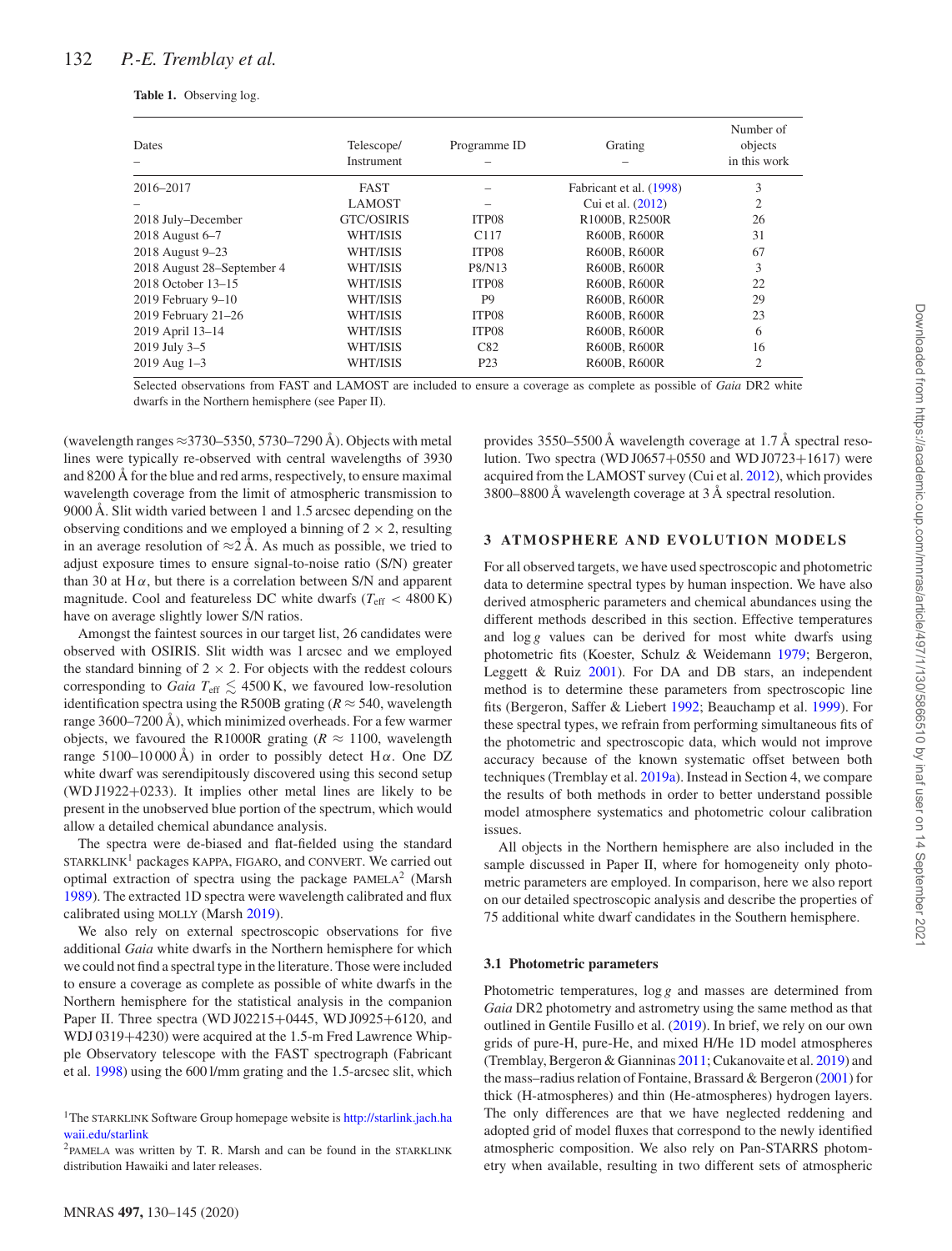parameters using the same model atmospheres and *Gaia* parallaxes. Paper II demonstrates that *Gaia* DR2 and Pan-STARRS are generally in good agreement except for crowded regions of the sky or white

dwarfs with close, bright companions. Bergeron et al. (2019) have demonstrated that pure-He atmospheres result in spuriously high masses and are unable to accurately reproduce the so-called bifurcation in the *Gaia* DR2 HR diagram corresponding to  $7000 < T_{\text{eff}} < 11\,000 \text{ K}$  (Gaia Collaboration et al. 2018b; Gentile Fusillo et al. 2019). As a consequence, here and in Paper II we now rely on mixed atmospheres with  $log(H/He)$  = −5 in number, which is well below spectroscopic detection limits (Rolland, Bergeron & Fontaine 2018), for all photometric fits of DC white dwarfs above 7000 K. For DC stars within 5000 *<T*eff *<* 7000 K, we use pure-helium atmospheres if we can rule out the presence of the predicted  $H \alpha$  line from pure-H model atmospheres. We note that pure-H and pure-He solutions are similar to within a few per cent in this temperature range. Below these temperatures, we assume a pure-hydrogen atmosphere for all DC white dwarfs because it is difficult to constrain the atmospheric composition with optical, near-IR, and mid-IR photometry alone (Gentile Fusillo et al. 2020).

In all cases, we quote the small intrinsic fitting errors and refer to Section 4 for a discussion on extrinsic errors from photometric calibration. Paper II relies on the same set of photometric parameters as described above in their statistical analysis.

For metal-rich DZ, DZA, and DAZ white dwarfs, and similarly for carbon-bearing DQ objects, we use the atmosphere code of Koester (2010) to derive atmospheric parameters and chemical abundances from iterative fits of the photometry, astrometry, and spectroscopy (Hollands, Gänsicke & Koester  $2018a$ ; Coutu et al.  $2019$ ). This method allows for the non-negligible feedback of metal lines on predicted photometric colours, which determine  $T_{\text{eff}}$  and log *g* values. With these quantities fixed, spectroscopy largely determines the chemical composition. The procedure is iterated until convergence. For a handful of these objects, we postpone a dedicated analysis to future papers (Hollands et al. and Gänsicke et al., in preparation).

#### **3.2 Spectroscopic parameters**

We derive  $T_{\text{eff}}$  and  $\log g$  values from spectroscopic fits of nonmagnetic DA white dwarfs with *Gaia* temperatures above 6000 K. We rely on the model atmospheres of Tremblay et al.  $(2011)$  with 3D corrections from Tremblay et al. (2013). The Balmer line fitting procedure is the same as that reported in Gianninas, Bergeron & Ruiz (2011) and Tremblay et al. (2011). In brief, we first normalize the individual Balmer lines to a continuum set to unity, defined by fitting a model spectrum to the observations where we include a polynomial with of the order of 10 free parameters to account for residual errors in the flux calibration. We then perform a  $\chi^2$  minimization between the observed and predicted line profiles, convolved with a Gaussian instrumental profile with a resolution of 2 Å (FWHM). In all cases, we only quote the intrinsic fitting errors. External errors from the flux calibration and fitting procedure are estimated at 0.038 dex in log *g* and 1.2 per cent in  $T_{\text{eff}}$  (Liebert, Bergeron & Holberg 2005).

For DA white dwarfs with temperatures below 6000 K, the lines are too weak for a meaningful determination of the spectroscopic parameters. Therefore, we simply compare observed  $H \alpha$  line profiles with predictions using photometric atmospheric parameters to flag any outliers and systematic model effects.

For two DBA white dwarfs, we rely on the 3D model atmospheres of Cukanovaite et al. (2018), Cukanovaite et al. (2019) to constrain the spectroscopic atmospheric parameters and hydrogen abundances with a fitting procedure similar to that of Bergeron et al. (2011).

The spectra of DC and magnetic white dwarfs are not fitted. White dwarf candidates that were found to be main-sequence stars are not analysed further as it is outside of the scope of this paper, although we attempt to explain the reason why they contaminated the initial selection of Gentile Fusillo et al. (2019) in the *Gaia* DR2 HR diagram.

#### **4 RESULTS**

From the 230 objects observed, all 191 spectroscopically confirmed white dwarfs have spectral types in Table 2. These objects also have at least one set of either *Gaia* or Pan-STARRS photometric atmospheric parameters (using either pure-H, pure-He, or mixed H/He model atmospheres), and in the case of warmer DA and DBA white dwarfs, an independent set of atmospheric parameters from the analysis of the optical spectrum. The resulting Pan-STARRS photometric distribution of  $\log g$  as a function of  $T_{\text{eff}}$  is shown in Fig. 1. We flag with an asterisk in the WD J name those objects where the parallax value is below 25 mas but for which 40-pc membership is still possible within  $1\sigma$ . Many of these objects may therefore be excluded from the sample by the upcoming third data release of *Gaia* (DR3).

All white dwarfs with traces of metals or carbon, and for which we have performed a combined fit of photometry and spectroscopy, are also listed in Tables 4 (hydrogen-dominated atmospheres with metals), 6 (helium-dominated atmospheres with metals), and 7 (DQ white dwarfs), where our best estimates of atmospheric parameters and chemical abundances are found. All 39 main-sequence star contaminants are discussed in Section 4.7.

#### **4.1 DA white dwarfs**

The spectra for all 89 DA white dwarfs are shown in Figs A1– A4. In most cases, the Balmer lines are too weak for a meaningful fit. However for the subset of 40 objects with *Gaia*  $T_{\text{eff}} \geq 6000 \text{ K}$ (excluding two He-rich DA white dwarfs), fits are presented in Figs A6–A7, with best-fitting atmospheric parameters corrected for 3D convection (Tremblay et al. 2013) identified in Table 2. *Gaia* photometric temperatures are systematically lower by 2.4 per cent compared to the spectroscopic values, an offset very similar to that previously identified in Tremblay et al. (2019a) and Genest-Beaulieu & Bergeron (2019) from larger spectroscopic samples. Results with Pan-STARRS are very similar, with photometric temperatures systematically lower by 2.2 per cent (excluding two hot white dwarfs in crowded fields). Considering external errors on spectroscopic fits (Liebert et al. 2005), in the majority of individual cases the spectroscopic and photometric solutions agree within 2*σ*. For a number of cool objects with  $T_{\text{eff}}$   $\langle$  7000 K, the spectroscopic parameters are likely reliable but with a precision well-below the photometric parameters.

For all objects with *Gaia T*eff *<* 6000 K, in Figs A8–A11 we compare instead the H $\alpha$  line profile with the prediction from the best *Gaia* photometric fit identified in Table 2. In doing so, we have identified a systematic shift where predicted  $H\alpha$  equivalent widths (or line strengths) are systematically too small compared to the observed lines. In other words, *Gaia* colours are systematically too red resulting in temperatures that are too low by 2.7 per cent. Pan-STARRS is only marginally better and predicted temperatures are still too low by 1.8 per cent. Neutral broadening dominates in cool DA stars (Tremblay et al. 2010) and the predicted equivalent width of H  $\alpha$  depends on  $T_{\text{eff}}$  and log g, but the influence of non-ideal gas effects is very weak.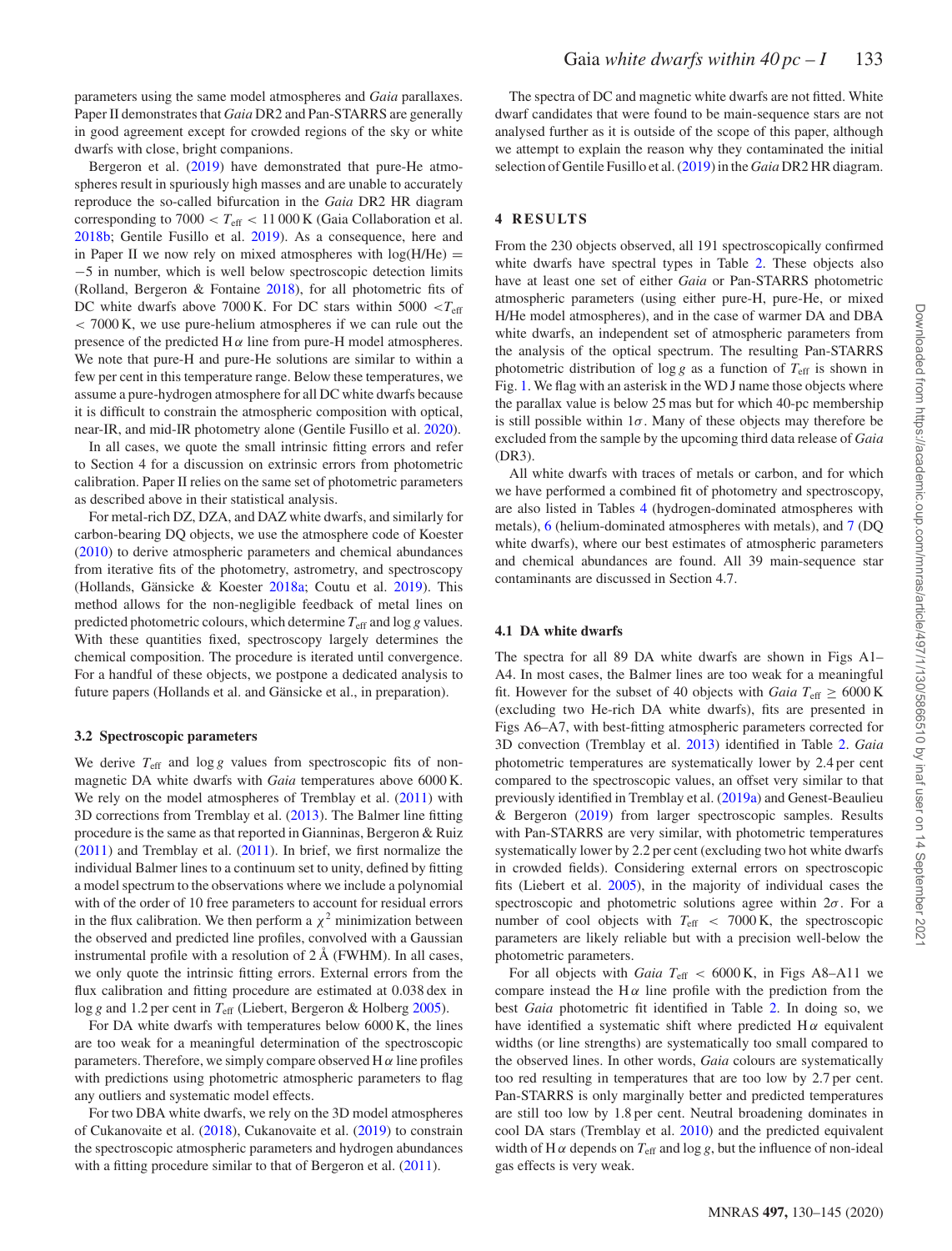## 134 *P.-E. Tremblay et al.*

|  |  |  | Table 2. Spectral types and parameters of the white dwarf sample. |  |  |  |  |
|--|--|--|-------------------------------------------------------------------|--|--|--|--|
|--|--|--|-------------------------------------------------------------------|--|--|--|--|

| WD J name                 | SpT        | $T_{\rm eff}$ (K)<br>3D spectro | $\log g$<br>3D spectro   | $T_{\rm eff}$ (K)<br>Gaia | $\log g$<br>Gaia         | $T_{\rm eff}$<br>Pan-STARRS | $\log g$<br>Pan-STARRS   | Note |
|---------------------------|------------|---------------------------------|--------------------------|---------------------------|--------------------------|-----------------------------|--------------------------|------|
| 001324.45+543757.64       | DC         | $\overline{\phantom{0}}$        |                          | $\overline{\phantom{0}}$  | $\qquad \qquad -$        | 4070 (20)                   | 7.75(0.02)               |      |
| 001333.22-021319.42       | $DC$       |                                 | $\overline{\phantom{0}}$ | 4440 (90)                 | 7.80(0.07)               | 4590 (30)                   | 7.90(0.03)               |      |
| 002116.21+253134.45       | DA         | 9680 (50)                       | 8.62(0.04)               | 9190 (170)                | 8.49 (0.04)              | $-$                         | $\overline{\phantom{0}}$ |      |
| 002450.37+683446.85       | DC         | $\overline{\phantom{0}}$        | $\qquad \qquad -$        | 5520 (70)                 | 8.20(0.04)               | 5390 (20)                   | 8.10 (0.02)              |      |
| 002702.93+055433.40       | DC         |                                 |                          | 5050 (70)                 | 8.28(0.06)               | 5260 (20)                   | 8.39 (0.02)              |      |
| 003047.74+034657.93       | $\rm DC$   |                                 |                          | 6390 (30)                 | 8.07(0.02)               | 6340 (40)                   | 8.04(0.04)               |      |
| 005503.58+101005.56       | DA         | 6160 (100)                      | 7.60(0.24)               | 6190 (30)                 | 8.02(0.02)               | 6230(10)                    | 8.03(0.01)               |      |
| 010338.56-052251.96       | DAH        |                                 |                          | 8960 (180)                | 9.34(0.03)               | 8750 (70)                   | 9.31(0.01)               |      |
| 010416.07-035025.39       | DA         |                                 |                          | 5280 (70)                 | 8.29(0.05)               | 5310 (20)                   | 8.31 (0.02)              |      |
| 012923.99+510846.97       | DA         | 22550 (90)                      | 8.01(0.01)               | 21850 (270)               | 8.00(0.02)               | $\overline{\phantom{0}}$    | $\overline{\phantom{0}}$ | (a)  |
| 013055.01+441423.29       | <b>DZA</b> |                                 |                          | 4990 (40)                 | 7.99(0.04)               | 5000 (20)                   | 7.97(0.02)               |      |
| 013705.08-020738.75       | DA         | 7570 (40)                       | 8.35(0.06)               | 7260 (80)                 | 8.31 (0.03)              | 7330 (40)                   | 8.33(0.02)               |      |
| 014258.08+073045.39       | DA         | $\overline{\phantom{0}}$        | $\overline{\phantom{0}}$ | 5500 (70)                 | 8.01(0.05)               | 5560 (20)                   | 8.04(0.02)               |      |
| 015825.83+253051.31       | $DC$       | $\overline{a}$                  | $\overline{\phantom{a}}$ |                           |                          | 4220 (20)                   | 7.77(0.03)               |      |
| $020210.60 + 160203.31$   | DZ         |                                 |                          | 4760 (70)                 | 8.13(0.05)               | 4930 (20)                   | 8.24(0.02)               |      |
| 020809.31+372939.12       | DA         | $\overline{a}$                  | $\overline{\phantom{0}}$ | 5560 (50)                 | 8.50(0.03)               | 5700 (25)                   | 8.55(0.02)               |      |
| 021839.49+501351.28       | DA         | $\overline{\phantom{0}}$        | $\overline{\phantom{a}}$ | 4840 (30)                 | 7.76(0.02)               | 4900 (20)                   | 7.80(0.01)               |      |
| 022111.49+533330.39       | $DC$       | $\overline{\phantom{0}}$        | $\overline{\phantom{0}}$ | 6630 (50)                 | 8.15(0.03)               | 6050(40)                    | 7.90(0.01)               |      |
| 022157.89+044517.91       | DA         | 7520 (100)                      | 8.24(0.15)               | 7150 (100)                | 8.06(0.04)               | 7270 (20)                   | 8.09(0.01)               |      |
| 022704.24+591502.04       | DA         | 7330 (40)                       | 7.75(0.06)               | 7290 (50)                 | 7.85(0.02)               | 7250 (40)                   | 7.84(0.02)               |      |
| 022724.62+180724.03       | DA         | 8800 (20)                       | 8.03(0.03)               | 8440 (90)                 | 7.97(0.05)               | 8530 (60)                   | 8.00(0.04)               |      |
| 023117.04+285939.88       | DA         | 7200 (20)                       | 7.97(0.03)               | 6980 (30)                 | 7.67(0.02)               | 6920(10)                    | 7.65(0.02)               | (b)  |
| $025007.11 + 081753.42$   | $\rm DC$   | $\qquad \qquad -$               | $\overline{\phantom{0}}$ | 4330 (90)                 | 7.65(0.08)               | 4550 (30)                   | 7.80(0.02)               |      |
| 025328.32+375959.38       | DA         | 6550 (60)                       | 7.70(0.12)               | 6480 (40)                 | 7.92(0.03)               | 6600 (40)                   | 7.97(0.02)               |      |
| 030350.56+060748.75       | <b>DXP</b> | $\overline{a}$                  | $\overline{\phantom{a}}$ | 20050 (7000)              | 8.94(0.30)               |                             |                          | (c)  |
| 030850.43+512822.32       | DA         |                                 |                          | 5090 (40)                 | 7.92(0.04)               | 5210 (20)                   | 8.00(0.02)               |      |
| 031124.57-085324.98       | DA         |                                 | $\overline{\phantom{0}}$ | 4920 (60)                 | 7.79(0.05)               | 5060 (20)                   | 7.89(0.03)               |      |
| 031138.80 - 055117.55     | $DC$       | $\overline{\phantom{0}}$        | $\overline{\phantom{0}}$ |                           | $\overline{\phantom{0}}$ | 4220(10)                    | 7.83(0.01)               |      |
| 031907.61+423045.45       | DC         |                                 | $\overline{\phantom{0}}$ | 11020 (80)                | 8.23(0.02)               | 10880 (60)                  | 8.22(0.01)               |      |
| 032631.46+155714.79       | DA         |                                 | $\overline{\phantom{0}}$ | 5680 (70)                 | 8.18(0.05)               | 5760 (20)                   | 8.22(0.02)               |      |
| 034501.53-034849.73       | $DC$       | $\overline{\phantom{0}}$        | $\overline{\phantom{0}}$ |                           |                          | 4390 (20)                   | 7.87(0.02)               | (d)  |
| 034501.70-034844.85       | DA         | $\overline{\phantom{0}}$        |                          | 4960 (50)                 | 7.85(0.05)               | 5030 (10)                   | 7.89(0.02)               | (d)  |
| 034511.83+194026.08       | DA         | 12780 (70)                      | 8.17(0.02)               | 12450 (100)               | 8.23(0.01)               | 12430 (80)                  | 8.23(0.01)               |      |
| 035556.50+452510.26       | DA         | $\overline{\phantom{0}}$        | $\overline{\phantom{0}}$ | 5060 (30)                 | 7.91(0.03)               | 5130 (20)                   | 7.95(0.02)               |      |
| 035826.49+215726.16       | DAZ        |                                 |                          | 6660 (30)                 | 8.17(0.02)               | 6770 (30)                   | 8.22(0.01)               |      |
| 040242.39+152742.47       | DC         | $\overline{\phantom{0}}$        | $\overline{\phantom{0}}$ | 6850 (30)                 | 8.14(0.02)               | 6910 (30)                   | 8.16(0.02)               |      |
| 041246.85+754942.26       | DA(e)      | $\overline{\phantom{0}}$        | $\overline{\phantom{0}}$ | 8510 (90)                 | 8.25(0.02)               | 8380 (50)                   | 8.22(0.01)               |      |
| 042313.75+574526.76       | $DC$       |                                 | $\overline{\phantom{0}}$ | 7110 (40)                 | 8.18(0.02)               | 7170 (40)                   | 8.21(0.01)               |      |
| 042731.73-070802.80       | DC         | $\overline{\phantom{0}}$        | $\overline{a}$           | 6850 (40)                 | 8.15(0.02)               | 7050 (40)                   | 8.21 (0.02)              |      |
| $*052400.25 - 060402.72$  | $DC$       |                                 |                          | 6620 (110)                | 8.25(0.05)               |                             |                          |      |
| 052436.27-053510.52       | DA         | 17510 (80)                      | 8.02(0.02)               | 17300 (130)               | 8.03 (0.01)              | 16410 (150)                 | 7.97(0.01)               |      |
| 052913.45+430025.89       | DQ         | $\overline{\phantom{0}}$        | $\qquad \qquad -$        | 8880 (80)                 | 8.05(0.02)               | 8740 (60)                   | 8.03(0.02)               |      |
| 053026.01+393917.04       | DA         |                                 | -                        | 5450 (50)                 | 7.92 (0.04)              | 5440 (20)                   | 7.92(0.02)               |      |
| 053714.90+675950.51       | DAH        |                                 | $\overline{\phantom{0}}$ | 7750 (40)                 | 8.33(0.01)               | 7740 (30)                   | 8.33(0.01)               | (e)  |
| 053916.45+435234.70       | DC         | $\overline{\phantom{0}}$        | —                        | 5910 (50)                 | 8.14(0.03)               | 5900 (20)                   | 8.14(0.02)               |      |
| 054839.48+132551.76       | $DC$       | -                               | $\qquad \qquad -$        |                           |                          | 4110 (60)                   | 7.86(0.05)               |      |
| $* 055231.03 + 164250.27$ | <b>DBA</b> | $\overline{\phantom{0}}$        | $\qquad \qquad -$        | 11950 (90)                | 8.17(0.02)               | $\overline{\phantom{0}}$    | $\overline{\phantom{0}}$ |      |
| 055443.04-103521.34       | DZ         | $\overline{\phantom{0}}$        | $\qquad \qquad -$        | 6570 (20)                 | 8.17(0.01)               | 6600 (20)                   | 8.19 (0.01)              |      |
| 061848.64+620425.54       | $DC$       | $\qquad \qquad -$               | $\overline{\phantom{0}}$ | 4530 (50)                 | 7.80(0.04)               | 4670 (30)                   | 7.90(0.03)               |      |
| 062006.01+420544.38       | DA         | $\overline{\phantom{0}}$        | $\overline{\phantom{0}}$ | 6650 (70)                 | 8.33(0.03)               | 6580 (30)                   | 8.31 (0.03)              | (f)  |
| 063235.80+555903.12       | DAH        | $\overline{\phantom{0}}$        | $\qquad \qquad -$        | 9970 (80)                 | 8.52(0.02)               | 9840 (40)                   | 8.50(0.01)               |      |
| 063931.88+243546.15       | $DC$       | -                               | $\qquad \qquad -$        | 8480 (110)                | 7.92(0.04)               |                             |                          |      |
| 064111.93-043212.31       | $\rm DC$   | $\overline{\phantom{0}}$        | $\overline{\phantom{0}}$ | $\overline{\phantom{0}}$  | $\qquad \qquad -$        | 4130 (20)                   | 7.80(0.01)               |      |
| 064400.61+092605.76       | <b>DAH</b> | $\overline{\phantom{0}}$        | $\overline{\phantom{0}}$ | 6080(50)                  | 8.05(0.03)               | 6140 (30)                   | 8.08(0.02)               |      |
| 064926.55+752124.97       | DAH        | $\qquad \qquad -$               | $\overline{\phantom{0}}$ | 6440 (40)                 | 8.21 (0.02)              | 6500 (30)                   | 8.23(0.01)               | (g)  |
| 065729.40+055047.87       | $\rm DC$   | $\overline{\phantom{0}}$        | $\overline{\phantom{0}}$ | 6020(60)                  | 8.21 (0.04)              | 6090 (30)                   | 8.24(0.02)               |      |
| 065845.23-011552.84       | DA         | $\overline{\phantom{0}}$        | $\overline{\phantom{0}}$ | 4840 (90)                 | 8.02(0.08)               | 4890 (30)                   | 8.05(0.03)               |      |
| 065910.86+122526.52       | DA         | $\overline{\phantom{0}}$        | $\overline{\phantom{0}}$ | 4920 (60)                 | 7.85(0.05)               | 5040 (10)                   | 7.93(0.02)               |      |
| 070356.98+780504.72       | DA         | $\overline{\phantom{0}}$        | $\overline{\phantom{0}}$ | 5340 (20)                 | 7.86(0.02)               | 5400 (10)                   | 7.89(0.01)               |      |
| 070357.43+253418.34       | DBA        | 11710 (180)                     | 8.01(0.14)               | 11500 (100)               | 7.97(0.02)               | 11190 (50)                  | 7.93(0.01)               |      |
| 070549.32+514250.52       | DA         | -                               | $\qquad \qquad -$        | 4970 (90)                 | 8.14(0.08)               | 5070 (20)                   | 8.19(0.02)               |      |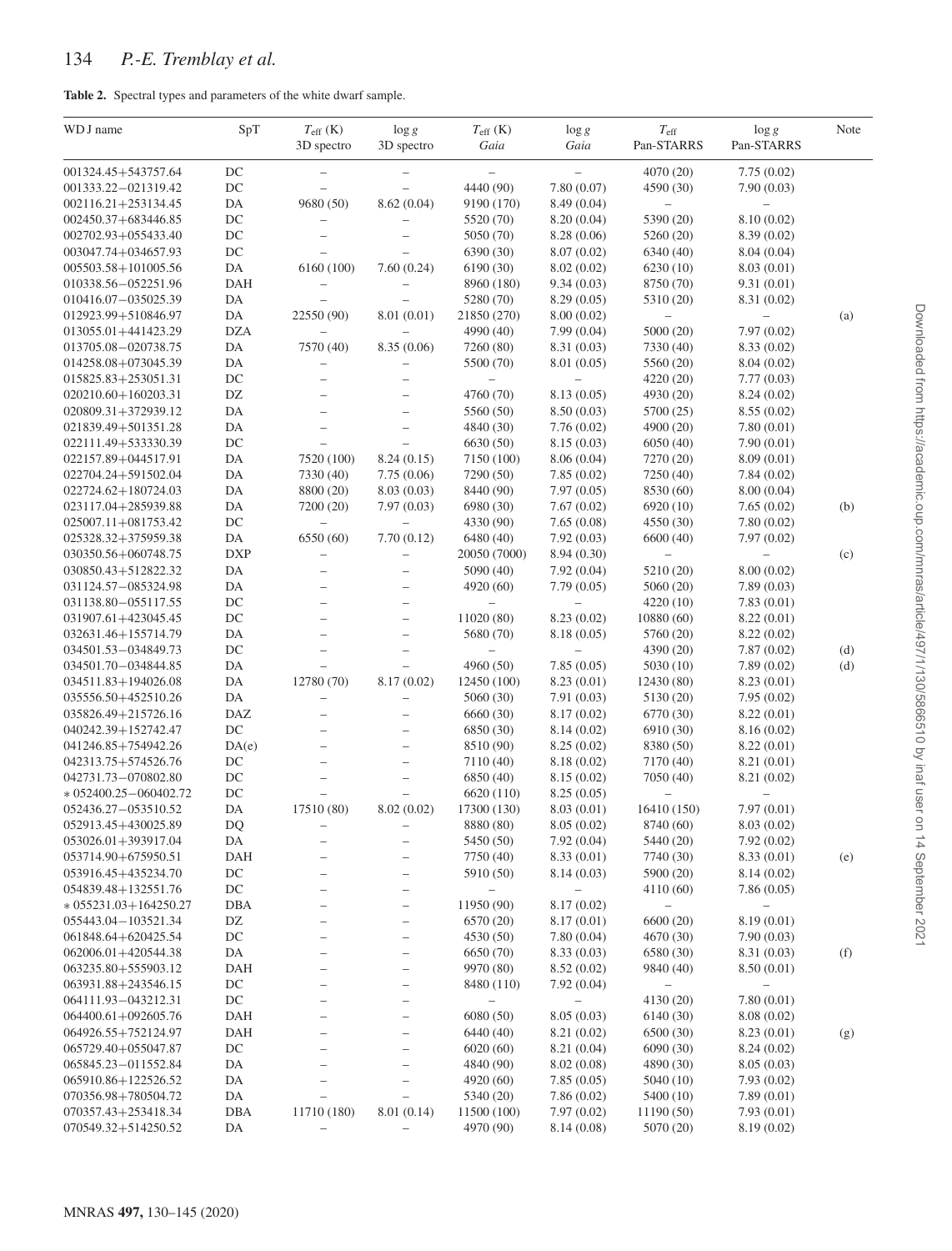**Table 2** – *continued*

| WD J name                                  | SpT              | $T_{\rm eff}$ (K)<br>3D spectro                      | $\log g$<br>3D spectro                     | $T_{\rm eff}$ (K)<br>Gaia | $\log g$<br>Gaia         | $T_{\rm eff}$<br>Pan-STARRS | $\log g$<br>Pan-STARRS   | Note |
|--------------------------------------------|------------------|------------------------------------------------------|--------------------------------------------|---------------------------|--------------------------|-----------------------------|--------------------------|------|
| 071206.15-042815.30                        | DA               |                                                      |                                            | 5280 (60)                 | 8.06(0.04)               | 5390 (20)                   | 8.13(0.02)               |      |
| 071703.10+112541.55                        | DA               | -                                                    | $\overline{\phantom{0}}$                   | 4690(40)                  | 7.78(0.03)               | 4800 (20)                   | 7.85(0.02)               |      |
| 072205.61+280626.98                        | DA               | $\overline{\phantom{0}}$                             | $\overline{\phantom{0}}$                   | 5200 (70)                 | 8.03(0.06)               | 5220 (20)                   | 8.04(0.02)               |      |
| 072300.22+161703.98                        | DA               | 11760 (80)                                           | 8.29(0.02)                                 | 11580 (140)               | 8.31 (0.02)              | 11610 (110)                 | 8.33(0.01)               |      |
| 072434.96-133828.38                        | DA               |                                                      | $\overline{\phantom{0}}$                   | 4940 (50)                 | 8.04(0.05)               | 5030 (70)                   | 8.10(0.05)               |      |
| 073024.53+533211.95                        | DC               | $\overline{\phantom{0}}$                             | $\overline{\phantom{0}}$                   | 4530 (60)                 | 7.86(0.06)               | 4740 (30)                   | 8.01 (0.03)              |      |
| 075252.85-030707.97                        | $DC$             |                                                      |                                            |                           |                          | 4470 (40)                   | 7.79(0.03)               |      |
| $*080247.02 + 564640.62$                   | DC               | $\overline{\phantom{0}}$                             | $\overline{a}$                             | 4320 (50)                 | 7.80(0.06)               | $\overline{\phantom{0}}$    |                          |      |
| 081325.13+195729.18                        | DC               |                                                      |                                            |                           |                          | 4010 (30)                   | 7.79(0.03)               |      |
| 082532.35-072823.21                        | DA               | 15560 (110)                                          | 7.97(0.02)                                 | 15550 (90)                | 7.97(0.01)               | 14750 (170)                 | 7.91(0.01)               |      |
| 083150.62-164329.97                        | $DC$             | $\overline{\phantom{0}}$                             | -                                          |                           |                          | 4220 (40)                   | 7.93(0.04)               |      |
| 084515.55+611705.79                        | DA               | $\overline{\phantom{0}}$                             | $\overline{\phantom{0}}$                   | 5470 (30)                 | 8.02(0.02)               | 5540 (20)                   | 8.05(0.02)               | (d)  |
| 084516.87+611704.81                        | <b>DAH</b>       |                                                      | $\overline{\phantom{0}}$                   | 5820 (40)                 | 8.09(0.02)               | 5850 (20)                   | 8.09(0.01)               | (d)  |
| 084957.48-015612.38                        | DC               | $\overline{\phantom{0}}$                             | $\overline{\phantom{0}}$                   | 4820 (20)                 | 7.89(0.02)               | 4880 (10)                   | 7.93(0.01)               |      |
| 085534.72-083345.34                        | DC               | $\overline{\phantom{0}}$                             | $\overline{\phantom{0}}$                   | 4500(60)                  | 7.75(0.06)               | 4640 (10)                   | 7.85(0.02)               |      |
| 085804.42+681338.66                        | DC               |                                                      | $\overline{\phantom{0}}$                   | 4580 (60)                 | 7.94(0.06)               | 4630(10)                    | 7.98(0.02)               |      |
| 090912.98-224625.86                        | DC               | $\equiv$                                             | $\overline{a}$                             | 4510 (100)                | 7.98(0.09)               | 4570 (40)                   | 8.01 (0.04)              |      |
| 091353.95+620601.69                        | DA               |                                                      |                                            | 5650 (30)                 | 8.06(0.02)               | 5740 (20)                   | 8.10(0.01)               |      |
| 092542.84+612012.85                        | DA<br>DC         | 8200 (140)<br>$\overline{\phantom{0}}$               | 8.65(0.17)                                 | 8010 (30)                 | 7.85(0.01)               | 7950 (30)                   | 7.84(0.01)<br>7.83(0.02) | (i)  |
| 093948.69-145836.69<br>095447.49+670208.00 | DA               |                                                      |                                            | 5700 (20)                 | 8.20(0.01)               | 4170 (20)<br>5700 (20)      | 8.20(0.01)               |      |
| 100424.18-050614.92                        | DC               |                                                      |                                            |                           |                          | 4160 (20)                   | 7.81(0.02)               |      |
| $*102203.66 + 824310.00$                   | DA               |                                                      |                                            | 5490 (70)                 | 8.32(0.04)               | $\overline{\phantom{0}}$    |                          | (j)  |
| 103055.44-142400.53                        | DA               | 5980 (80)                                            | 7.89(0.19)                                 | 6040(50)                  | 8.21(0.03)               | 5990 (20)                   | 8.18(0.01)               |      |
| 111913.56-083137.22                        | DA               | $\overline{\phantom{0}}$                             |                                            | 5530 (30)                 | 8.04(0.02)               | 5590 (20)                   | 8.06(0.02)               |      |
| 113444.64+610826.68                        | <b>DAZ</b>       | 7610 (50)                                            | 8.03 (0.08)                                | 7440 (40)                 | 7.95(0.01)               | 7510 (20)                   | 7.98(0.01)               |      |
| 113840.67 - 131338.55                      | $\rm DC$         |                                                      |                                            | 5940 (20)                 | 8.15(0.01)               | 6020 (30)                   | 8.17(0.02)               |      |
| 120055.89-103220.61                        | DA               | 8070 (60)                                            | 8.40(0.08)                                 | 7950 (50)                 | 8.44(0.02)               | 8010 (30)                   | 8.46(0.01)               |      |
| 121701.84+684851.45                        | DA               | 6440 (110)                                           | 8.25(0.20)                                 | 6420 (40)                 | 8.38(0.02)               | 6400(60)                    | 8.37(0.02)               | (k)  |
| 122956.02-070727.57                        | DA               | $\overline{\phantom{0}}$                             | $\overline{\phantom{0}}$                   | 4950 (40)                 | 7.80(0.03)               | 5000 (20)                   | 7.82(0.02)               |      |
| 124828.17-102857.82                        | DC               | $\overline{\phantom{0}}$                             | $\overline{\phantom{0}}$                   | 7130 (70)                 | 8.27(0.03)               | 7120 (30)                   | 8.27(0.01)               |      |
| 130503.44+702243.05                        | DC               |                                                      |                                            | 4860 (280)                | 8.99 (0.14)              | 5060 (170)                  | 9.06(0.07)               |      |
| 135509.42-262248.95                        | DA               | 5922 (120)                                           | 7.72(0.25)                                 | 6080(40)                  | 8.06(0.02)               | 6050 (30)                   | 8.05(0.01)               |      |
| $*140841.83 - 264948.55$                   | DC               | $\overline{\phantom{0}}$                             |                                            | 7120 (90)                 | 8.35(0.04)               | $\overline{\phantom{0}}$    | $\overline{\phantom{0}}$ |      |
| 144318.17-143715.32                        | DA               | 6570 (60)                                            | 7.88(0.11)                                 | 6610 (50)                 | 8.20(0.02)               | 6650(40)                    | 8.21 (0.02)              | (a)  |
| 144528.12+292124.29                        | DA               |                                                      |                                            | 5350 (20)                 | 7.94(0.02)               | 5450 (20)                   | 7.99(0.02)               |      |
| 151534.80+823028.99                        | <b>DZH</b>       |                                                      | $\overline{\phantom{0}}$                   | 4360 (80)                 | 7.80(0.06)               | 4540 (80)                   | 7.92(0.06)               |      |
| 160041.14-165430.24                        | DC               |                                                      | $\overline{a}$                             |                           |                          | 4460 (80)                   | 8.13 (0.06)              |      |
| 160415.07-072658.01                        | DC               | $\equiv$                                             | $\overline{\phantom{0}}$                   | 4770 (60)                 | 8.47(0.04)               | 4710 (40)                   | 8.38(0.02)               |      |
| 160420.47-133123.84                        | DA               | $\overline{\phantom{0}}$                             | $\overline{\phantom{0}}$                   | 4960 (40)                 | 7.76(0.04)               | 5020(20)                    | 7.78(0.01)               |      |
| 160606.17+702226.94                        | DA               | -                                                    | $\overline{\phantom{0}}$                   | 6290(40)                  | 7.97(0.02)               | 6290(40)                    | 7.96(0.03)               | (a)  |
| 160700.89-140423.88                        | <b>DAH</b>       | $\overline{\phantom{0}}$                             | $\overline{\phantom{0}}$                   | 5700 (30)                 | 8.05(0.02)               | 5710 (30)                   | 8.02(0.02)               |      |
| 161330.58+442754.13                        | DA               |                                                      | $\qquad \qquad -$                          | 5280 (140)                | 8.00(0.10)               | $\qquad \qquad -$           | $\overline{\phantom{0}}$ |      |
| 161916.31-183114.19                        | DA               |                                                      | $\overline{\phantom{0}}$                   | 5340 (90)                 | 8.34(0.06)               | 5410 (20)                   | 8.40(0.02)               |      |
| 162125.64-055219.84                        | $_{\mathrm{DC}}$ |                                                      | -                                          | 4570 (70)                 | 7.74(0.06)               | 4710 (20)                   | 7.83(0.03)               |      |
| 162818.90-173917.89                        | DA               | $\overline{\phantom{0}}$                             | $\overline{\phantom{0}}$                   | 4820 (40)                 | 7.79(0.03)               | 4890 (20)                   | 7.83(0.02)               |      |
| 164951.45-215503.96                        | DA               | $\overline{\phantom{0}}$                             | $\overline{\phantom{0}}$                   | 5040 (40)                 | 7.94(0.04)               | 5090 (20)                   | 7.98(0.02)               |      |
| 170438.32-144620.79                        | DA               | 7520 (40)                                            | 8.50(0.06)                                 | 7440 (100)                | 8.42(0.03)               | 7340 (30)                   | 8.40(0.01)               |      |
| 170502.87-014502.70                        | $_{\mathrm{DC}}$ | $\overline{\phantom{0}}$                             | $\overline{\phantom{0}}$                   | 4730 (40)                 | 7.97(0.03)               | 4740 (10)                   | 7.98(0.01)               |      |
| 170552.58+260551.20                        | DA               | -                                                    | $\qquad \qquad -$                          | 5950 (40)                 | 8.20(0.02)               | 6040(30)                    | 8.24(0.02)               | (1)  |
| 171620.72-082118.60                        | DQ               | $\overline{\phantom{0}}$                             | $\qquad \qquad -$                          | 6000(90)                  | 7.86(0.05)               | 6120 (20)                   | 7.92(0.02)               |      |
| 172006.79+102227.98                        | $_{\mathrm{DC}}$ | $\overline{\phantom{0}}$                             | $\overline{\phantom{0}}$                   | 4940 (60)                 | 7.90(0.05)               | 5050 (20)                   | 7.98(0.02)               |      |
| 172945.19+143541.28                        | DC               | $\overline{\phantom{0}}$                             | $\overline{\phantom{0}}$                   | 4730 (50)                 | 8.25(0.04)               | 4840 (20)                   | 8.31 (0.02)              |      |
| 173337.18+290338.04                        | $_{\mathrm{DC}}$ | $\overline{\phantom{0}}$                             | $\overline{\phantom{0}}$                   | 6340 (40)                 | 8.15(0.02)               | 6370 (20)                   | 8.16(0.01)               |      |
| 173404.42+442303.09                        | DA               | $\overline{\phantom{0}}$<br>$\overline{\phantom{0}}$ | $\overline{\phantom{0}}$<br>$\overline{a}$ | 5000(60)                  | 7.99(0.05)               | 5140 (20)                   | 8.07(0.02)               |      |
| 174620.41-123425.48                        | DA               |                                                      |                                            | 5970 (70)                 | 8.24(0.04)               | 6160(30)                    | 8.33(0.02)               |      |
| 174935.61-235500.63<br>175352.16+330622.62 | DAZ<br>DA        | 7200 (30)<br>17480 (80)                              | 7.75(0.06)<br>8.06(0.01)                   | 7000(50)                  | 7.87(0.02)<br>7.99(0.01) | 7420 (40)<br>17160 (150)    | 8.06(0.01)<br>8.00(0.01) |      |
| 175919.66+392504.95                        | DC               |                                                      |                                            | 17120 (110)<br>4540 (70)  | 7.82(0.05)               | 4580 (20)                   | 7.84(0.02)               |      |
| $*180218.60+135405.46$                     | DAZ              | 8570 (30)                                            | 8.39(0.05)                                 | 8310 (110)                | 8.09(0.04)               | $\qquad \qquad -$           | -                        |      |
| 180919.46+295720.85                        | DA               | 23280 (70)                                           | 8.40(0.01)                                 | 22515 (160)               | 8.39(0.01)               | $\qquad \qquad -$           | $\overline{\phantom{0}}$ | (a)  |
| 181539.13-114041.83                        | DC               |                                                      |                                            | 4830 (70)                 | 7.86(0.06)               | 4855 (20)                   | 7.88(0.02)               |      |
| 181745.57-133531.54                        | DA               | 6290 (220)                                           | 8.76(0.36)                                 | 6050 (70)                 | 8.38(0.03)               | 5930 (40)                   | 8.33(0.02)               |      |
|                                            |                  |                                                      |                                            |                           |                          |                             |                          |      |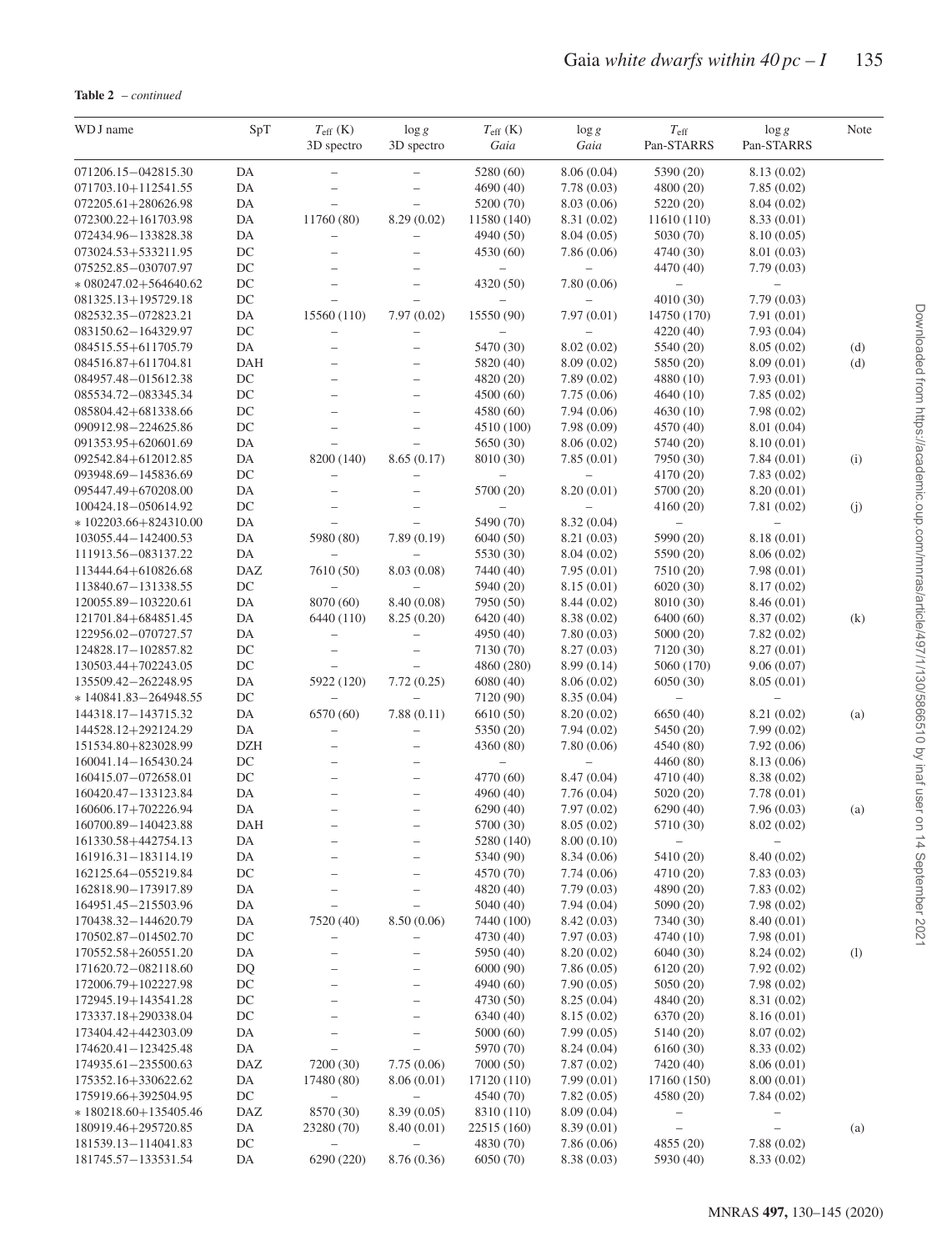## **Table 2** – *continued*

| WD J name                                  | SpT                    | $T_{\rm eff}$ (K)                      | $\log g$                                   | $T_{\rm eff}$ (K)        | $\log g$                 | $T_{\rm eff}$            | $\log g$                 | Note |
|--------------------------------------------|------------------------|----------------------------------------|--------------------------------------------|--------------------------|--------------------------|--------------------------|--------------------------|------|
|                                            |                        | 3D spectro                             | 3D spectro                                 | Gaia                     | Gaia                     | Pan-STARRS               | Pan-STARRS               |      |
| 181909.96-193438.00                        | $\rm DC$               | -                                      | $\qquad \qquad -$                          | $\overline{\phantom{0}}$ | $\qquad \qquad -$        | 4500 (30)                | 7.87(0.03)               |      |
| 182021.81+261936.58                        | DA                     |                                        |                                            | 4890 (70)                | 8.19(0.06)               | 5000(20)                 | 8.24(0.02)               |      |
| 182147.11+550906.70                        | DA                     | $\overline{\phantom{0}}$               | $\overline{\phantom{0}}$                   | 4890 (60)                | 7.86(0.05)               | 4870 (50)                | 7.85(0.04)               |      |
| 182347.60 - 112347.38                      | DA                     | $\overline{\phantom{0}}$               | $\overline{\phantom{0}}$                   | 5560 (110)               | 8.01 (0.07)              | 5850 (30)                | 8.18(0.02)               |      |
| 182359.62+202248.81                        | DC                     | $\overline{\phantom{0}}$               | $\overline{a}$                             | 4950 (40)                | 8.01 (0.04)              | 4920 (20)                | 7.98(0.02)               |      |
| 182417.72+120945.86                        | DA                     | $\overline{\phantom{0}}$               | $\overline{\phantom{0}}$                   | 5160 (70)                | 8.05(0.05)               | 5170 (20)                | 8.06(0.01)               |      |
| 182458.45+121316.82                        | $\mathbf{D}\mathbf{Z}$ | $\overline{\phantom{0}}$               | -                                          | $\overline{\phantom{a}}$ | $\overline{\phantom{0}}$ | 4330 (31)                | 7.92(0.04)               |      |
| 182524.24+113557.34                        | DA                     | $\overline{\phantom{0}}$               | $\overline{\phantom{0}}$                   | 4850 (30)                | 7.87(0.02)               | 4900 (10)                | 7.91(0.01)               |      |
| 182624.44+112049.58                        | DA                     | $\overline{\phantom{0}}$               | $\overline{\phantom{0}}$                   | 4860 (50)                | 7.85(0.04)               | 4850 (10)                | 7.80(0.01)               |      |
| 182951.89-053623.17                        | DA                     | $\overline{\phantom{0}}$               | $\overline{\phantom{0}}$                   | 5450 (60)                | 7.97(0.04)               | 5480 (30)                | 8.00(0.02)               | (d)  |
| 182952.07-053622.88                        | DC                     | $\overline{\phantom{0}}$               | $\overline{\phantom{0}}$                   | 6490 (80)                | 8.07(0.04)               | 6300 (30)                | 7.99(0.03)               | (d)  |
| 183158.72+465828.98                        | DA                     | 7650 (20)                              | 8.11(0.03)                                 | 7380 (30)                | 8.02(0.01)               | 7380 (30)                | 8.02(0.01)               |      |
| 183518.23+642117.68                        | $DC$                   | $\overline{\phantom{0}}$               |                                            | 4860 (30)                | 7.99(0.04)               | 4870 (20)                | 7.99(0.02)               |      |
| 183352.68+321757.25                        | <b>DZA</b>             | $\overline{\phantom{a}}$               |                                            | 7540 (100)               | 7.88(0.04)               | 8240 (50)                | 8.09(0.02)               |      |
| * 184733.18+282057.54                      | DC                     | $\overline{\phantom{0}}$               |                                            | 4630 (70)                | 8.14(0.07)               | $\qquad \qquad -$        |                          |      |
| 184741.53+122631.75                        | DA                     | 10450(30)                              | 8.42(0.02)                                 | 10020 (150)              | 8.40 (0.03)              | $\overline{\phantom{0}}$ |                          |      |
| 184907.50-073619.82                        | DC                     | $\overline{\phantom{0}}$               | $\overline{\phantom{0}}$                   | 6190 (110)               | 8.15(0.06)               | 6300(20)                 | 8.22(0.02)               |      |
| 185517.99+535923.18                        | DC                     |                                        | $\overline{\phantom{0}}$                   | 4610 (50)                | 7.88(0.04)               | 4670(10)                 | 7.93(0.01)               |      |
| 191246.12+024239.11                        | DZ                     |                                        |                                            | 6280(40)                 | 8.11 (0.02)              | 7050 (50)                | 8.40(0.02)               |      |
| 192126.76+061322.71                        | DA                     | $\overline{\phantom{0}}$               | $\overline{a}$                             | 5880 (20)                | 8.14(0.01)               | 5960 (10)                | 8.19(0.01)               |      |
| * 192206.20+023313.29                      | $\mathbf{D}\mathbf{Z}$ | $\overline{\phantom{0}}$               | -                                          | 5800 (390)               | 9.10(0.02)               |                          |                          |      |
| 192359.24+214103.62                        | DA                     | 9280(20)                               | 8.06(0.02)                                 | 8750 (50)                | 7.55(0.02)               | 8840 (40)                | 7.58(0.02)               | (b)  |
| 192626.93+462015.10                        | DA                     | 8170 (30)                              | 8.30(0.04)                                 | 8130 (50)                | 8.21 (0.02)              | 8020 (30)                | 8.19(0.02)               |      |
| 192724.75+564455.34                        | DA                     | 6750 (70)                              | 8.45(0.12)                                 | 6530 (60)                | 8.36(0.02)               | 6550(20)                 | 8.36(0.01)               |      |
| 192938.65+111752.41                        | DA                     | 21130 (90)                             | 8.00(0.01)                                 | 20220 (300)              | 7.94(0.02)               | 16550 (370)              | 7.75(0.03)               |      |
| 193019.71-005730.56                        | DC                     | $\qquad \qquad -$                      | $\overline{\phantom{0}}$                   | 7620 (80)                | 8.17(0.03)               | 7580 (30)                | 8.16(0.01)               |      |
| *193500.68-172443.11                       | DC                     |                                        |                                            | 4480 (60)                | 8.17(0.02)               | $\overline{\phantom{0}}$ |                          |      |
| 193618.58+263255.79                        | DA                     | 25220 (90)                             | 8.54(0.01)                                 | 24380 (170)              | 8.53(0.01)               | 19270 (300)              | 8.34(0.02)               | (m)  |
| 193955.83+661856.08                        | DC                     | $\overline{\phantom{0}}$               | $\overline{\phantom{0}}$                   | 5070 (40)                | 8.14(0.03)               | 5220 (20)                | 8.22(0.02)               | (k)  |
| 195003.62+003357.09                        | DA                     | $\overline{\phantom{0}}$               | $\overline{\phantom{0}}$                   | 5800 (40)                | 7.93(0.03)               | 5820 (20)                | 7.94(0.01)               |      |
| 195119.15+420941.40                        | DA                     | $\overline{\phantom{0}}$               |                                            | 5050 (50)                | 8.02(0.05)               | 5050(20)                 | 8.02(0.02)               |      |
| 195151.76+402629.07                        | DC                     | $\qquad \qquad -$                      | $\overline{\phantom{0}}$                   | 5050 (80)                | 8.22(0.06)               | 5140 (30)                | 8.29(0.02)               |      |
| 200445.49+010929.21                        | DA                     | 6770 (60)                              | 8.30(0.10)                                 | 6510 (70)                | 8.32(0.03)               |                          |                          |      |
| 200632.25-210142.90                        | DA                     | $\overline{\phantom{0}}$               | $\overline{\phantom{0}}$                   | 5070 (60)                | 7.90(0.05)               | 5110 (20)                | 7.93(0.02)               |      |
| 200850.81-161943.62                        | DC                     | $\overline{\phantom{0}}$               | $\overline{\phantom{0}}$                   | 5470 (70)                | 8.28(0.04)               | 5530 (20)                | 8.31 (0.02)              |      |
| 201216.01-221023.03                        | DC                     |                                        | $\overline{\phantom{0}}$                   | 5500 (70)                | 8.12(0.04)               | 5520 (10)                | 8.13(0.01)               |      |
| 201530.35+000111.80                        | DC                     | $\overline{\phantom{0}}$               | $\overline{\phantom{0}}$                   | 4760 (40)                | 7.92(0.03)               | 4900 (20)                | 8.03(0.02)               |      |
| 202157.83+545438.25                        | DC                     | $\overline{\phantom{0}}$               | $\qquad \qquad -$                          | 5940 (60)                | 8.18(0.03)               | 5940 (30)                | 8.19(0.02)               |      |
| 203100.56-145041.38                        | DC                     | $\overline{\phantom{0}}$               | $\overline{\phantom{0}}$                   | 4460 (90)                | 8.03(0.08)               | 4560 (20)                | 8.06(0.03)               |      |
| 203102.15+393454.05                        | DC                     | $\overline{\phantom{0}}$               | $\overline{a}$<br>$\overline{\phantom{0}}$ | 4530 (70)                | 7.87(0.06)               | 4640(20)                 | 7.93(0.03)               |      |
| 203321.86+395409.76                        | DA<br>DC               | $\overline{\phantom{0}}$               |                                            | 5930 (20)                | 8.40(0.01)<br>7.92(0.07) | 5890 (20)                | 8.37(0.01)               |      |
| 204832.02+511047.25<br>210646.77+010635.24 | DA                     | $\overline{\phantom{0}}$<br>6250 (120) | $\overline{\phantom{0}}$<br>8.15(0.22)     | 4840 (80)<br>6030 (40)   | 7.94(0.03)               | 4860 (20)<br>6060(20)    | 7.94(0.02)<br>7.96(0.02) |      |
| 210854.87-031202.98                        | DC                     |                                        |                                            | 5230 (50)                | 7.93(0.04)               | 5390 (20)                | 8.04(0.02)               |      |
| 213343.70+241457.72                        | DA                     | 6650 (80)                              | 8.53(0.14)                                 | 6320 (40)                | 8.40 (0.02)              | 6350 (30)                | 8.39(0.01)               |      |
| 213517.95+463318.21                        | DA                     | $\qquad \qquad -$                      |                                            | 4900 (100)               | 7.92(0.09)               | 4790 (30)                | 7.81(0.02)               | (1)  |
| 213957.13-124549.09                        | DA                     | 7780 (40)                              | 8.25(0.06)                                 | 7730 (160)               | 8.36(0.05)               | 7850 (180)               | 8.39(0.05)               |      |
| 215008.33-043900.36                        | $_{\mathrm{DC}}$       |                                        |                                            | 5320 (80)                | 8.32(0.06)               | 5450 (30)                | 8.39(0.03)               |      |
| 215140.11+591734.85                        | DAH                    | $\overline{\phantom{0}}$               | -                                          | 5100 (10)                | 7.98(0.01)               | 5130 (10)                | 8.01(0.01)               | (n)  |
| 215759.55+270519.13                        | DC                     | $\overline{\phantom{0}}$               | $\overline{\phantom{0}}$                   | 4500 (60)                | 7.73(0.05)               | 4580 (20)                | 7.77(0.02)               |      |
| 215839.14-023916.44                        | $\rm DC$               | $\overline{\phantom{0}}$               | -                                          | 4780 (40)                | 7.84(0.03)               | 4920 (10)                | 7.94(0.02)               | (d)  |
| 215847.13-024024.42                        | $\rm DC$               | $\overline{\phantom{0}}$               | $\overline{\phantom{0}}$                   | 4730 (50)                | 7.83(0.04)               | 4820 (10)                | 7.90(0.02)               | (d)  |
| 220052.62+582202.29                        | DA                     | -                                      | $\overline{\phantom{0}}$                   | 5380 (50)                | 7.94(0.04)               | 5500 (30)                | 8.01(0.02)               |      |
| 220253.65+023741.53                        | DA                     |                                        | $\overline{\phantom{0}}$                   | 5750 (50)                | 8.20 (0.04)              | 5770 (20)                | 8.20(0.02)               |      |
| 220751.81+342845.79                        | DA                     | 10190 (30)                             | 8.05(0.03)                                 | 10070(40)                | 8.01 (0.01)              | 9990 (20)                | 8.00(0.01)               |      |
| 221800.59+560214.92                        | DC                     | $\overline{\phantom{0}}$               |                                            |                          |                          | 4440 (20)                | 7.73(0.02)               |      |
| 222547.07+635727.37                        | $\rm DC$               | $\overline{\phantom{0}}$               | -                                          | 5030 (50)                | 7.81(0.03)               | 5103 (20)                | 7.88(0.02)               |      |
| 223059.16+225454.09                        | DC                     | $\overline{\phantom{0}}$               |                                            | 5720 (30)                | 8.20(0.02)               | 5740 (20)                | 8.20(0.01)               |      |
| 223418.83+145654.42                        | DA                     | 6380 (60)                              | 7.96(0.12)                                 | 6290(50)                 | 8.02(0.03)               | 6280(20)                 | 8.01 (0.01)              |      |
| 225257.98+392817.40                        | DC                     | $\overline{\phantom{0}}$               | -                                          | 4830 (50)                | 7.94(0.05)               | 4900 (20)                | 7.99(0.02)               |      |
| 225338.11+813039.98                        | $DC$                   | $\qquad \qquad -$                      | $\overline{\phantom{0}}$                   | 5300 (80)                | 8.15(0.06)               | $\qquad \qquad -$        | $\qquad \qquad -$        | (0)  |
|                                            |                        |                                        |                                            |                          |                          |                          |                          |      |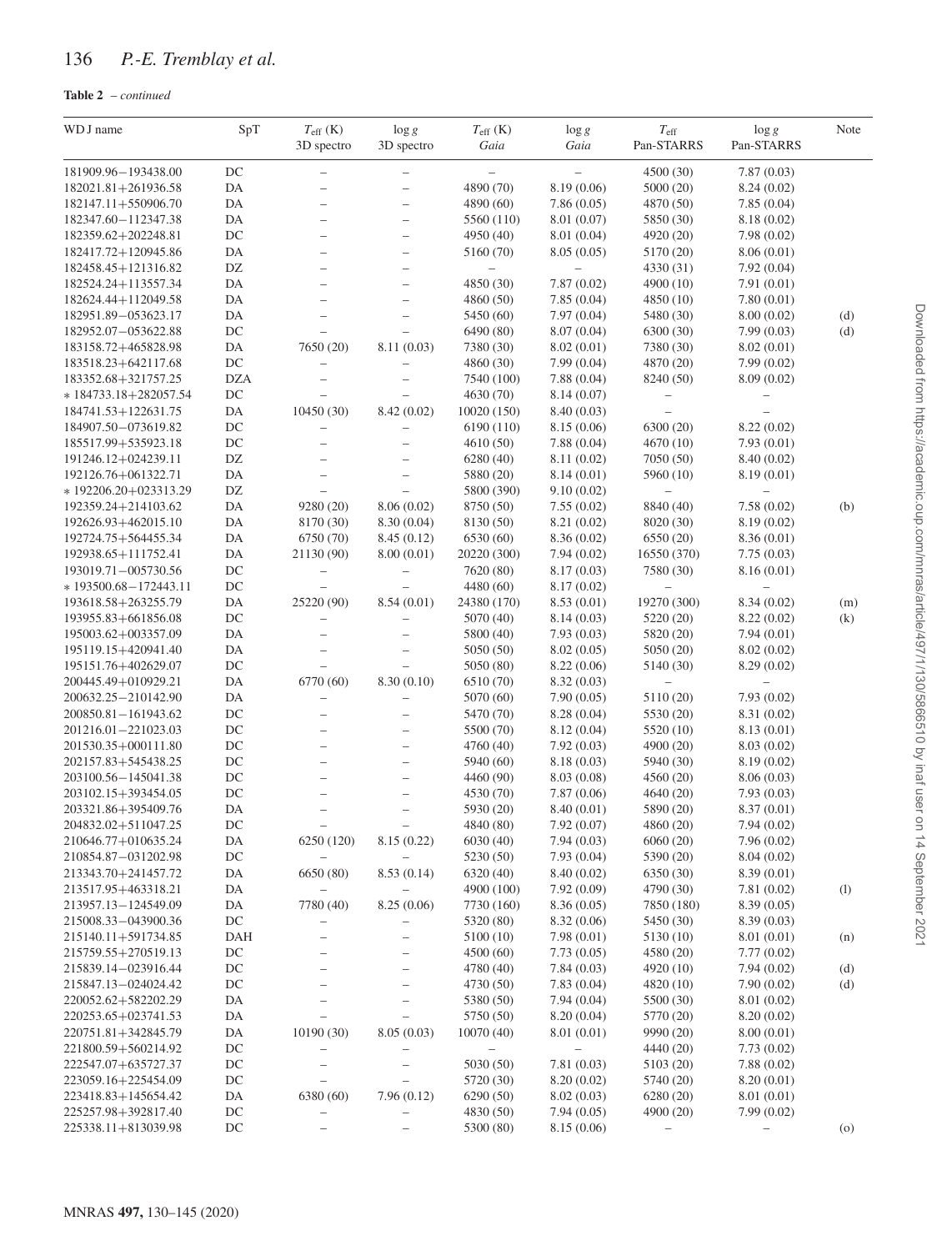**Table 2** – *continued*

| WD J name                | SpT | $T_{\rm eff}$ (K) | $\log g$                 | $T_{\rm eff}$ (K) | $\log g$   | $T_{\rm eff}$ | $\log g$   | Note |
|--------------------------|-----|-------------------|--------------------------|-------------------|------------|---------------|------------|------|
|                          |     | 3D spectro        | 3D spectro               | Gaia              | Gaia       | Pan-STARRS    | Pan-STARRS |      |
| 225725.27+513008.56      | DA  | 7260 (50)         | 8.30(0.07)               | 7210 (310)        | 8.41(0.10) | 7350 (50)     | 8.44(0.02) |      |
| 230056.46+640815.95      | DC  |                   |                          | 4530 (70)         | 7.85(0.06) | 4590 (20)     | 7.90(0.02) |      |
| 230303.62+463241.98      | DC  |                   | $\overline{\phantom{0}}$ | 4580 (70)         | 8.05(0.06) | 4680(30)      | 8.12(0.03) |      |
| 230550.09+392232.88      | DC  |                   | $\overline{\phantom{0}}$ | 6550 (120)        | 8.88(0.04) | 7030 (60)     | 9.01(0.02) |      |
| 231726.74+183052.75      | DZ  |                   | $\overline{\phantom{0}}$ | 4600 (220)        | 8.78(0.13) | 4640(40)      | 8.77(0.04) |      |
| $*235750.73 + 194905.90$ | DZ  |                   | $\qquad \qquad$          | 5810 (50)         | 7.89(0.04) |               |            |      |

(a) also in Scholz et al. (2018), (b) double degenerate candidate, (c) also in Landstreet & Bagnulo (2020), (d) wide double white dwarf, (e) DAH: in Limoges et al. (2015), (f) likely He-rich white dwarf, (g) DA in Limoges et al. (2015), (h) D: in Leggett et al. (2018), (i) FAST spectrum has poor S/N, Balmer line fit uncertain, (j) main-sequence star in Reid et al. (2004), (k) WD in Greenstein (1984), (l) DC in Oswalt & Strunk (1994), (m) DA in Motch et al. (1998), (n) also in Landstreet & Bagnulo (2019), (o) DC: in Limoges et al. (2015). Objects with an asterisk before their name have a parallax value outside of 40 pc, but may still be within that volume at 1*σ*. For all photometric fits, we have used either pure-H (DA, DAZ, DAH, and DC coooler than 5000 K), pure-He (He-rich DA and DC in the range 5000 *<T*eff *<* 7000 K), or mixed log(H/He) = −5 model atmospheres (DZ, DZH, DZA, DQ, DBA, and DC warmer than 7000 K). All quoted uncertainties represent the intrinsic fitting errors.



**Figure 1.** log *g* versus effective temperature distribution for 191 confirmed white dwarfs within 40 pc based on Pan-STARRS photometric parameters. For 19 objects with missing or unreliable Pan-STARRS photometry, we relied on *Gaia* parameters instead. The ultra-cool DZ WD J1922+0233 does not have reliable atmospheric parameters and is omitted from the figure. Spectral types are colour coded for DA (blue), DC (black), DBA (green), DQ (cyan), and DZ (magenta) white dwarfs. Magnetic stellar remnants have red contours.

The offset between observed and predicted  $H \alpha$  is of very similar amplitude and in the same direction as the issue identified above between photometric temperatures and spectroscopic temperatures from Balmer line fits of warmer DA white dwarfs, where Stark broadening dominates. This raises doubts that issues with the current implementation of Stark broadening theory (Tremblay & Bergeron 2009) are the source of the offset for hotter DA white dwarfs, as there would be no reason for the similar observed pattern at cool temperatures. Furthermore, there is no clear evidence of an offset between predicted and observed *Gaia* or Pan-STARRS absolute magnitudes in warm DA white dwarfs (Tremblay et al. 2019a), suggesting that the issue is with observed colours rather than a constant shift in photometric zero points. A possible explanation is that the photometric colour calibration of *Gaia* and Pan-STARRS is the source of the offset (Maíz Apellániz & Weiler  $2018$ ) and that the hot DA white dwarf spectroscopic temperature scale remains adequate (Narayan et al. 2019; Gentile Fusillo et al. 2020). In Figs A8–A11, we have corrected the *Gaia*  $T_{\text{eff}}$  values by  $+2.7$  per cent to demonstrate the good agreement with observed spectroscopy and to flag outliers. We now discuss peculiar DA stars in turn.

*WD J0103*−0522 is one of the most massive known white dwarfs with a photometric  $\log g = 9.34 \pm 0.03$ , corresponding to a mass



**Figure 2.** Left-hand panel: Comparison of the normalized observed Balmer line profiles for WD J0103−0522 with a DA model atmosphere at the *Gaia* derived photometric parameters ( $T_{\text{eff}}$  = 8960 K and log *g* = 9.34). Righthand panel: Fit of the observations using He-rich model atmospheres with  $log(H/He) = -1.70$ . The resulting best-fitting parameters ( $T_{\text{eff}} = 8520 \text{ K}$ ) and  $\log g = 9.06$ , excluding the constraint from parallax, should be taken with caution given the relatively poor quality of the fit and we consider the photometric parameters more reliable.

of  $1.31 \pm 0.01 \,\mathrm{M}_{\odot}$ . Within 40 pc, only the previously known purehydrogen atmosphere DA star WD 2349−031 has a larger mass based on *Gaia* photometry (Gentile Fusillo et al. 2019). In comparison, Balmer lines are clearly detected in WD J0103−0522 but have an unusual asymmetric profile with line centres shifted towards the blue (Fig. 2). Each member of the Balmer series corresponding to a transition to upper level *n* is progressively more blue-shifted compared to the line that precedes with a transition to the level *n* − 1, which is inconsistent with a large radial velocity. Furthermore the lines are much broader and shallower than expected for a purehydrogen white dwarf at the *Gaia* temperature of 8960 ± 180 K. The object is strikingly similar to PG 1157+004 ( $T_{\text{eff}}$  = 9425  $\pm$  50 K and  $\log g = 8.66 \pm 0.01$ ; Gentile Fusillo et al. 2019) from fig. 17 of Limoges et al. (2015), also a member of the 40-pc sample. These authors had flagged the star as a double degenerate candidate, but given that both PG 1157+004 and WD J0103−0522 are very massive, this appears unlikely. Another possibility is that the atmosphere is a mixture of helium and hydrogen, and that neutral helium broadening in the dense atmosphere is responsible for disrupting the line profiles. Fig. 2 (right-hand panel) demonstrates that a helium-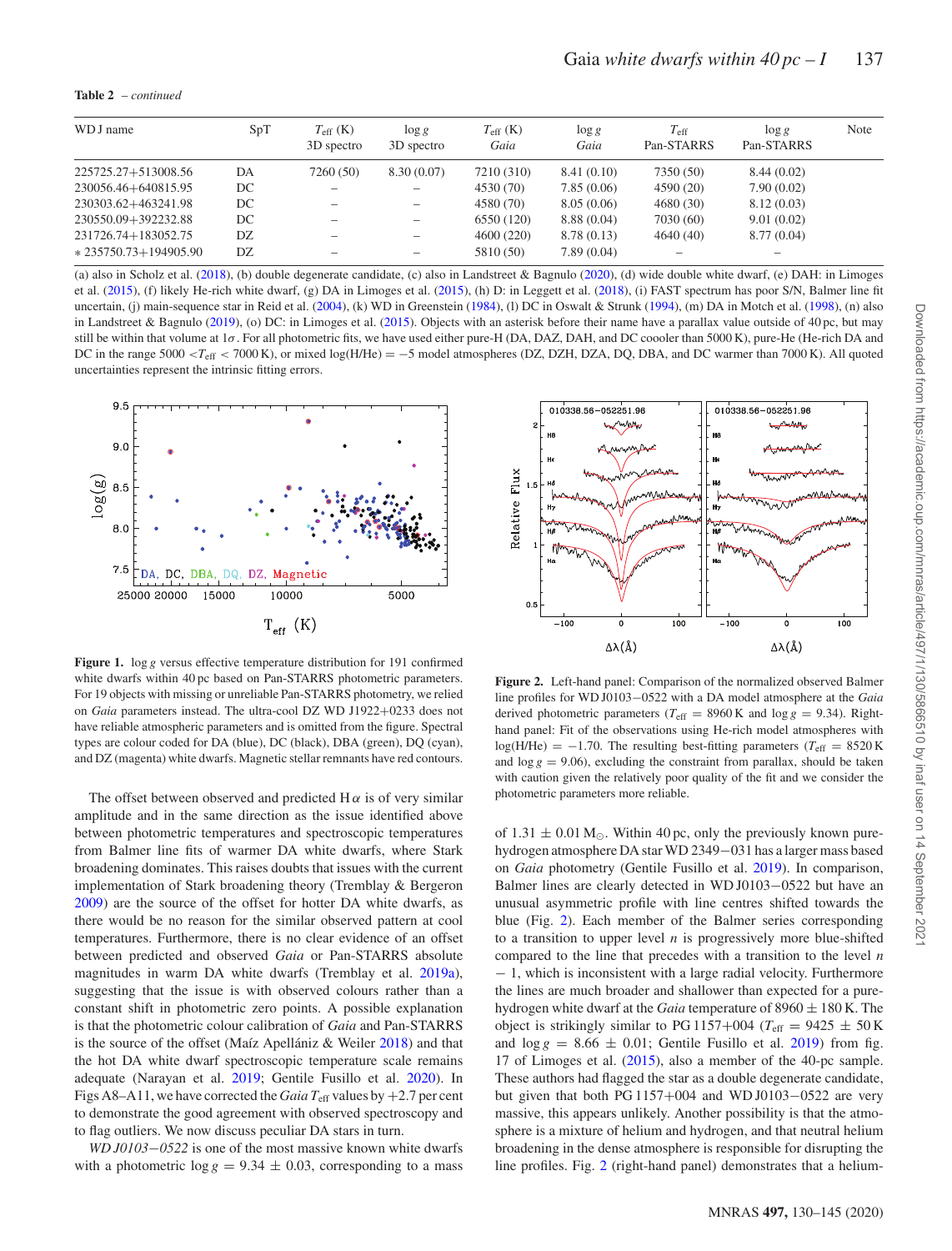

**Figure 3.** Left-hand panel: Asymmetric-Lorentzian profile fits to H *α*–H *δ* for WD J0103−0522. The black T symbols mark the position of the best fit to the profile minimum, with their widths indicating the  $1\sigma$  uncertainties. Right-hand panel: The measured values of the profile minima, fitted with a redshift of  $261 \pm 40$  km s<sup>-1</sup>, and field strength of  $4.8 \pm 0.4$  MG (red points).

dominated atmosphere with  $log(H/He) \approx -1.70$  best reproduces the lower Balmer line equivalent widths at the *Gaia* temperature, but is still a rather poor fit to the line asymmetries, wavelength shifts, and Balmer line decrement.

The presence of a magnetic field is common (25–50 per cent) for *Gaia* white dwarfs with  $>1$  M<sub> $\odot$ </sub> (see the SDSS-*Gaia* catalogue of Gentile Fusillo et al. 2019). One possibility is that stellar magnetism is responsible for the unusual line shapes. While we do not observe Zeeman splitting, the asymmetry and shifts of the Balmer series can be explained as quadratic Zeeman effect of the *π*-component. The absence of  $\sigma$ -components can arise from a complex field geometry that leaves them washed out: for example, an offset-dipole configuration where the offset is towards the observer, resulting in a broad distribution of field strengths across the visible hemisphere of the star.

To investigate this possibility, we considered that the quadratic Zeeman shift of each atomic energy level has an  $n<sup>4</sup>$  dependence, where  $n$  is the principle quantum number. This implies that each member of the Balmer series will be progressively more blue-shifted than the one that precedes it (as appears to be the case in Fig. 2).

While we stop short of a full analysis of the field geometry, we show that the flux minimum of each Balmer line  $(H \alpha - H \delta)$ follows the expected pattern of wavelength shifts. For the purpose of constraining the location of the Balmer line centres,  $\lambda_0$ , we fit each with an asymmetric Lorentzian profile

$$
L(\lambda, \lambda_0) = \exp\left(-A\left[1 + \left(\frac{\lambda - \lambda_0}{\Gamma(\lambda, \lambda_0)}\right)^2\right]^{-1}\right),\tag{1}
$$

where *A* is fit parameter scaling the line depth, and

$$
\Gamma(\lambda, \lambda_0) = a \left[ 1 + \tanh(b(\lambda - \lambda_0)) \right],\tag{2}
$$

where *a* and *b* are fit parameters that control the profile asymmetry. Note that the use of  $(1 + \tanh)$  acts to keep  $\Gamma(\lambda, \lambda_0)$  positive, but bounded for all values of *λ*. Additionally, this formulation ensures that the minimum is located at  $\lambda_0$ . Continuum normalization was performed by fitting a quadratic polynomial. The resulting fits to the first four Balmer lines are shown in Fig. 3, left-hand panel. The minima (in vacuum wavelengths) for  $H \alpha - H \delta$  were found to

**Table 3.** Results from fitting the line shifts of WD J0103−0522 for the different sub components of the H *α*–H *δ π*-components.

|                         | m        | Redshift $(km s^{-1})$ | B(MG)           |
|-------------------------|----------|------------------------|-----------------|
| $2S \rightarrow nP$     | $\theta$ | $277 \pm 39$           | $5.35 \pm 0.25$ |
| $2P \rightarrow n(S/D)$ | $\Omega$ | $271 \pm 39$           | $5.04 \pm 0.24$ |
| $2P \rightarrow nD$     | $+1$     | $251 \pm 38$           | $4.59 \pm 0.22$ |
| Mean                    |          | $261 \pm 40$           | $4.82 \pm 0.37$ |

be 6568.9  $\pm$  0.8, 4856.3  $\pm$  1.3, 4328.3  $\pm$  2.5, and 4082.7  $\pm$  3.0 Å, respectively.

It is reasonable to assume that the four minima correspond to approximately the same field strength, from the distribution of fields on the visible hemisphere of the star. We therefore fitted the shifts according to those expected from the quadratic Zeeman effect with a single field strength and a redshift as free parameters. We used the shifts as given in Hamada (1971), for transitions of the type  $2S \rightarrow$ *nP* and  $2P \rightarrow n(S/D)$ , i.e.

$$
\Delta k(2S, nP) = 4.96 \times 10^{-3} B^2 (n^4 - n^2 - 28),\tag{3}
$$

and

$$
\Delta k(2Pm, nlm) = 2.37 \times 10^{-4} B^2 \left[ (5n^4 - 17n^2)(5 + m^2) -252(1 + m^2) \right],
$$
\n(4)

where  $\Delta k$  is the wavenumber shift in cm<sup>-1</sup> and *m* is the magnetic quantum number. Since we are only interested in transitions belonging to the  $\pi$ -component, we have set  $m_{\text{up}} = 0$  in equation (3), and  $m = m_{\text{lo}} = m_{\text{hi}}$  in equation (4). The resulting fit for the  $2S \rightarrow nP$ transitions are given in Fig. 3, right-hand panel, demonstrating good agreement with the quadratic Zeeman effect, and thus providing moderate evidence that WD J0103−0522 is magnetic. The fits to the  $2P \rightarrow n(S/D)$  transitions showed similarly good fits, though with some variance between the redshift and field strength parameters. We therefore averaged the parameters across the set of fits, weighted by their respective oscillator strengths (*fik* values), which are shown individually and with the mean in Table 3.

At first glance the redshift appears to be extremely large, however, the ultra-massive nature of WD J0103−0522 indicates a gravitational redshift of  $\approx$ 210 km s<sup>-1</sup>, implying a radial velocity of  $50 \pm 40$  km s<sup>-1</sup>. This is consistent with the moderate tangential velocity of 24.20 km s−<sup>1</sup> from *Gaia* DR2. The magnetic field of  $4.82 \pm 0.37 \text{ MG}$ , can not be taken as representative of the global magnetic field. More likely, it corresponds to the weakest end of the field strength distribution on the stars visible hemisphere, with the higher field strengths causing asymmetry towards bluer wavelengths.

We note that this object has been observed at only a single epoch, and so if WD J0103−0522 is a rotator, the sigma components may become visible when viewed from a more favourable orientation, permitting detailed analysis of the field structure.

*WD J0412*+*7549* shows strong Balmer line core emission (see Fig. 4), hence, best-fitting parameters are omitted in Table 2. *Gaia* and Pan-STARRS agree on the photometric parameters ( $T_{\text{eff}} \approx 8500 \text{ K}$ and  $\log g \approx 8.25$ ), which are likely more accurate. The object was observed on three consecutive nights (14–16 October 2018) and those show near-identical spectra with no obvious phase difference, which makes the possibility of a close double degenerate or a close irradiated low-mass companion rather unlikely. Furthermore, we made an attempt to simultaneously fit the spectroscopic and *Gaia* data using a composite of two white dwarf models, but no specific set of atmospheric parameters could provide a good match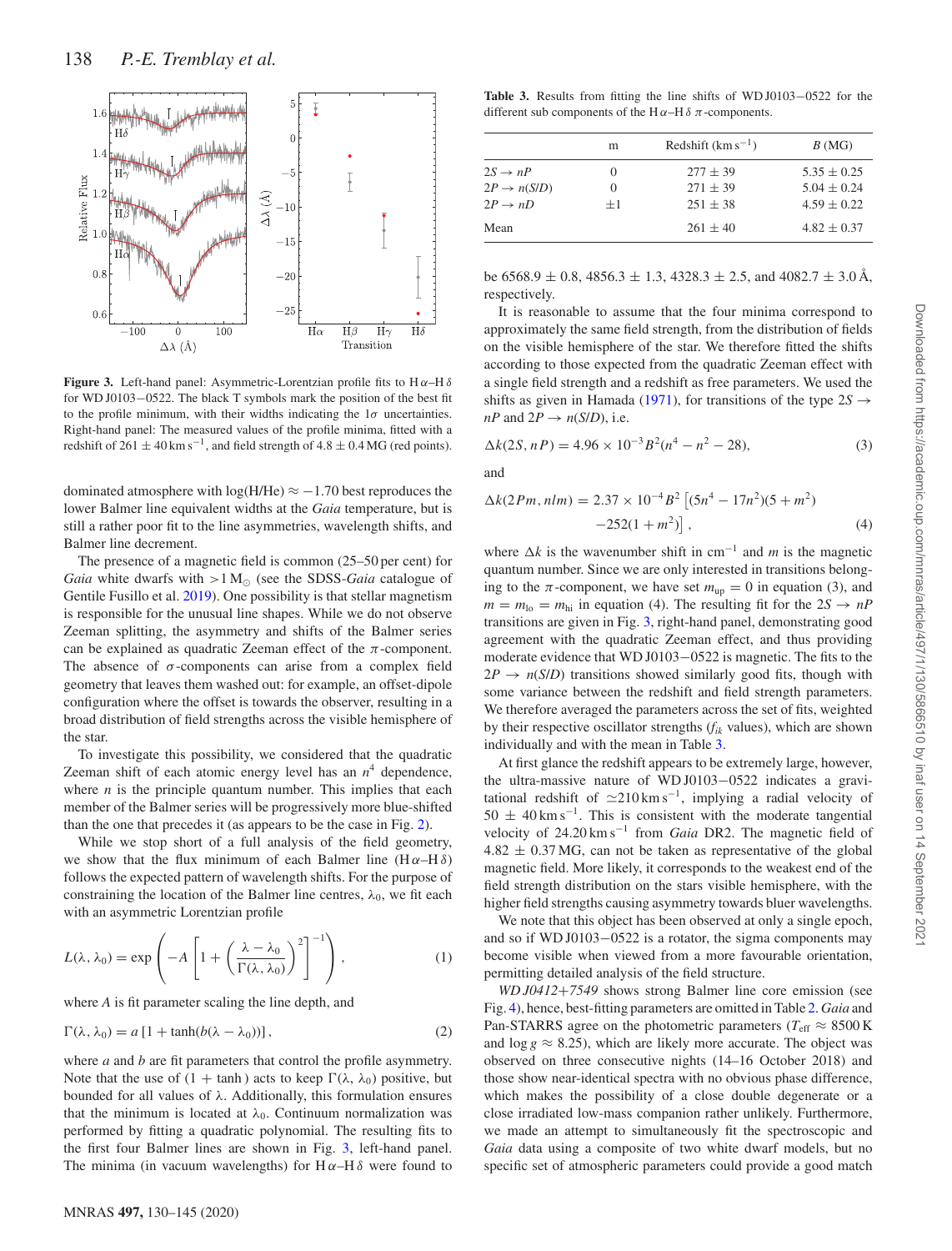

**Figure 4.** Comparison of the normalized observed Balmer line profiles for WD J0412+7549 with a DA model atmosphere at the *Gaia* derived photometric parameters ( $T_{\text{eff}}$  = 8510 K and log  $g$  = 8.25). Lines are offset vertically for clarity.

to the observations. In particular, the observed Balmer lines are fully inconsistent with two massive white dwarfs or a combination of a cool and hot white dwarfs, which would be required to explain the relatively small *Gaia* absolute fluxes. Therefore, we conclude that the observations show line emission that is likely to originate from or close to the white dwarf photosphere. We have verified that the object has 2MASS JHK and *WISE* W1 and W2 absolute fluxes consistent with a single white dwarf at the *Gaia* atmospheric parameters. This rules out a stellar companion, although, a late T-type brown dwarf (given the system cooling age of  $\approx$ 1.5 Gyr) or giant planet would still avoid detection. The white dwarf is close ( $\approx$ 15 arcsec) to an edge-on dusty galaxy with an estimated redshift of  $z = 0.07$  (Dálya et al. 2018). The redshift of the galaxy rules out that it is associated with the Balmer line emission, although it may complicate future efforts to obtain reliable IR observations of a possible companion.

*WD J0620*+*4205* and *WD J1606*+*7022* are likely He-rich DA stars as they only show weak  $H\alpha$  lines, given their relatively warm photometric temperatures of 6300–6600 K (see Figs A8–A9). Binarity (DC+DA) is unlikely because both stars have photometric surface gravities close to or above the canonical  $\log g = 8.0$  value. From the equivalent width of the weak H *α* lines at fixed *Gaia* atmospheric parameters, we find  $log(H/He) \sim -2.5$  for both objects. At the effective temperature of these white dwarfs, these large hydrogen abundances can be explained by either convective mixing (see fig. 16 of Rolland et al. 2018) or prior accretion of water-rich planetary debris (Raddi et al. 2015).

*WD J0021*+*2531* and *WD J0129*+*5108* have problematic (non-WD like) Pan-STARRS photometry that does not agree with *Gaia* colours. *Gaia* agrees with the spectroscopic fits and therefore we favour these solutions.

*WD J1613*+*4427*, *WD J1809*+*2957*, *WD J1847*+*1226*, *WD J2004*+*0109*, and *WD J2253*+*8130* are each less than 30 arcsec from their bright G/K/M-star common proper motion companions, and the Pan-STARRS photometry is unreliable and likely contaminated. *WD J1929*+*1117* and *WD J1936*+*2632* are in crowded fields and Pan-STARRS photometry appears redder than expected from *Gaia* and spectroscopic parameters.

*WD J0231*+*2859* and *WD J1923*+*2141* are likely DA+DA double degenerates as the photometric log *g* are much lower than the spectroscopic ones, despite unremarkable spectroscopic fits. Furthermore, both have photometric log *g* values in the range 7.50–7.70, consistent with two normal mass white dwarfs at similar temperatures.

#### **4.2 DAZ white dwarfs**

Fig. A5 shows the spectra of four new DAZ white dwarfs. Balmer line fits are shown in Figs A6–A7 for three of them, where the presence of metals at these cool temperatures is not expected to influence the Balmer line shapes. The very metal-rich *WD J0358*+*2157* is a notable discovery because it includes a large number of metal lines, possibly from different chemical elements. Given the relatively low temperature of 6600 K, the convection zone is large (Tremblay et al. 2015) and diffusion time-scales long (Koester 2009). Hence the total accreted mass must be relatively large, but there is no evidence that the white dwarf has a debris disc because the 2MASS JHK and *WISE* W1 and W2 absolute fluxes are consistent with the *Gaia* white dwarf parameters. This object will have a dedicated analysis in Gänsicke et al. (in preparation).

For *WD J1134*+*6108*, *WD J1749*−*2355*, and *WD J1802*+*1354*, we have measured Ca/H ratios (as well as Mg/H in the first case) using the model atmospheres of Koester (2010) and results are presented in Table 4.  $T_{\text{eff}}$  and log *g* were allowed to vary for internal consistency, but the atmospheric parameters were found to be similar to those otherwise derived in Table 2.

#### **4.3 Magnetic white dwarfs**

Fig. A12 shows eight magnetic white dwarfs, amongst which *WD J0303*+*0607* and *WD J2151*+*5917* were observed concurrently and recently analysed in Landstreet & Bagnulo (2019, 2020). Two further objects shown in the figure are new observations of known white dwarfs initially part of the Limoges et al. (2015) 40-pc sample. Both have a clear detection of Zeeman splitting at  $H\alpha$ . *WD J0537*+*6759* was already identified as possibly magnetic in Limoges et al. (2015), while *WD J0649*+*7521* is a new detection. There is also a new metal-rich magnetic white dwarf discussed separately in Section 4.5, and the likely magnetic ultra-massive DAH: white dwarf WD J0103−0522 discussed in Section 4.1, for a total of 9–10 new magnetic field detections not known before *Gaia* DR2.

*WD J0303*+*0607* is already extensively discussed in Landstreet & Bagnulo (2020), where the authors detect a strong polarization signal. It has large absorption bands of unknown nature in the optical, hence we use the spectral type DXP. Landstreet & Bagnulo (2020) suggest that magnetic splitting of hydrogen lines from a huge (hundreds of MG) magnetic field is responsible for the observable features. The object is in a wide binary system and separated by only 11 arcsec from its close and bright G0V companion (Landstreet & Bagnulo 2020 estimate a physical separation of 380 au). As a result the *Gaia* fluxes have large error bars, while the Pan-STARRS photometry is unreliable. Combined with the lack of spectroscopic parameters, this results in rather uncertain atmospheric parameters for this object, although with a strong hint at a large mass (1.18  $\pm$  0.15 M<sub>o</sub>), which is fully compatible with the mass determination in Landstreet & Bagnulo (2020).

We have found four DAH white dwarfs with obvious Zeeman splitting and average magnetic field strengths of ∼1 MG. *WD J2151*+*5917* is a cool white dwarf with a temperature of  $\approx$ 5100 K, where only a weak H  $\alpha$  line is predicted. The line is tentatively split into three components separated by several angstroms,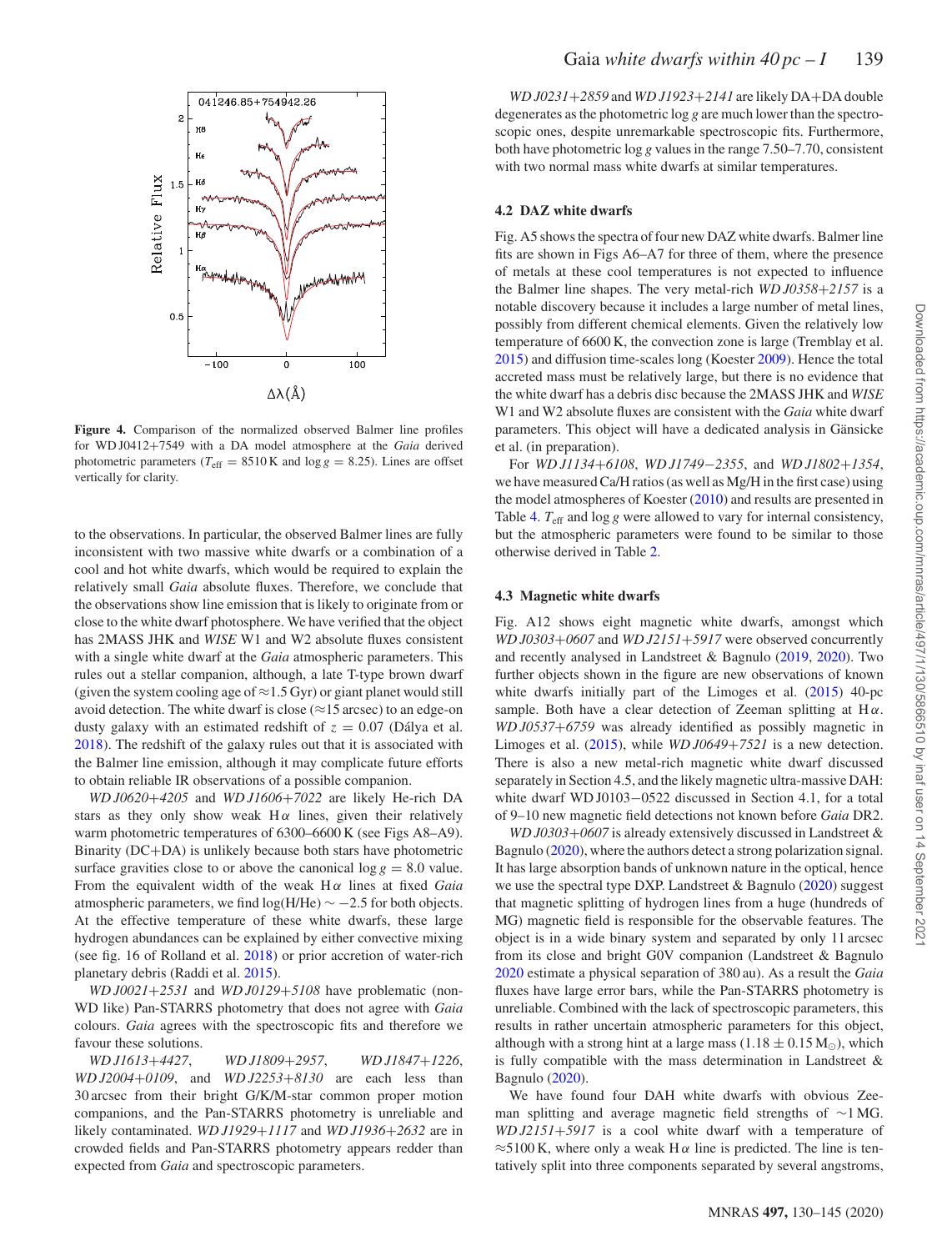| WD J name               | SpT        | $T_{\rm eff}$ (K) | $\log g$   | (Na/H)        | (Mg/H)        | (Ca/H)        |
|-------------------------|------------|-------------------|------------|---------------|---------------|---------------|
| $013055.01 + 441423.29$ | <b>DZA</b> | 4950 (20)         | 7.94(0.02) | $-8.99(0.08)$ |               | $-9.90(0.07)$ |
| $020210.60 + 160203.31$ | DZ.        | 4910 (50)         | 8.13(0.03) |               |               | $-9.43(0.03)$ |
| 113444.64+610826.68     | DAZ        | 7590 (40)         | 7.96(0.02) |               | $-6.79(0.08)$ | $-7.95(0.04)$ |
| 151534.80+823028.99     | <b>DZH</b> | 4490 (60)         | 7.90(0.05) | $-9.03(0.02)$ |               | $-9.72(0.11)$ |
| 174935.61-235500.63     | DAZ.       | 7430 (70)         | 8.03(0.02) |               |               | $-9.44(0.15)$ |
| 180218.60+135405.46     | DAZ.       | 8280 (70)         | 8.06(0.05) |               |               | $-8.81(0.09)$ |
|                         |            |                   |            |               |               |               |

**Table 4.** Atmospheric parameters and chemical abundances of hydrogen-dominated atmosphere metal-rich white dwarfs.

Atmospheric parameters are based on an iterative fit of photometry and spectroscopy. All quoted uncertainties represent the intrinsic fitting errors.

**Table 5.** Field strengths for magnetic white dwarfs.

| WD J name               | SpT        | $\langle B \rangle$ (MG) |
|-------------------------|------------|--------------------------|
| 030350.56+060748.75     | <b>DXP</b> | >100                     |
| 053714.90+675950.51     | DAH        | 0.7(0.2)                 |
| 063235.80+555903.12     | DAH        | 1.0(0.2)                 |
| $064400.61 + 092605.76$ | <b>DAH</b> | 3.2(0.2)                 |
| 064926.55+752124.97     | <b>DAH</b> | 9.0(1.0)                 |
| 084516.87+611704.81     | DAH        | 0.8(0.2)                 |
| 151534.80+823028.99     | <b>DZH</b> | 3.1(0.2)                 |
| 160700.89 - 140423.88   | DAH        | 0.6(0.2)                 |
| $215140.11 + 591734.85$ | DAH        | 0.7(0.2)                 |
|                         |            |                          |

which has been confirmed in the meantime by Landstreet & Bagnulo (2019). For all magnetic white dwarfs, we estimate field strengths in Table 5 from Zeeman splitting but do not derive spectroscopic atmospheric parameters, which is notoriously difficult (Külebi et al. 2009).

#### **4.4 DB and DC white dwarfs**

We have found two DBA white dwarfs shown in Fig. A13. Both are at the very cool end of the DB range, where spectroscopic fits are difficult (Koester & Kepler 2015; Rolland et al. 2018). Using our 3D model atmospheres, we could derive spectroscopic parameters that are in reasonable agreement with *Gaia* values for *WD J0703*+*2534* with  $log(H/He) = -5.4 \pm 0.3$ . For *WD J0552+1642*, the helium lines are too weak for a meaningful spectroscopic fit but we find a hydrogen abundance of the order of  $log(H/He) = -4.5$ .

The spectra of 76 DC white dwarfs are shown in Figs A14– A17. Only about a dozen have temperatures above  $\approx$  5100 K, where the helium-dominated nature of the atmosphere is unambiguous. A large number of these new white dwarfs have temperatures in the range 4800–5100 K, where H $\alpha$  is predicted to be marginal for purehydrogen composition. Higher S/N or higher resolution observations could be used to determine or confirm the atmospheric composition. The majority of new DC white dwarfs are cooler than 4800 K, where only detailed model atmosphere fits of the continuum fluxes could possibly suggest an atmospheric composition (Blouin et al. 2019b).

The analysis of *Gaia* and Pan-STARRS photometric fits of objects cooler than about 5000 K with either pure-H or pure-He model atmospheres, and with independent grids of models, has led to the finding that derived log *g* values are systematically lower by up to 0.1–0.2 dex compared to the average  $\approx 8.0$  value observed at higher temperatures (Hollands et al. 2018b; Blouin et al. 2019b, see also Paper II). This is also seen in Fig. 1 for the sample of new white dwarfs observed in this work. Since white dwarfs are expected to cool at constant mass even for that low-temperature regime (Tremblay et al. 2016), this is unlikely to be a real astrophysical effect. For a fixed mass–radius relation, apparent magnitude, and parallax, the photometric surface gravity correlates with effective temperature given Stefan–Boltzmann law, which implies that the issue could either be caused by *Gaia* temperatures that are too low or luminosities that are too large. In the former case, the amplitude of the colour correction necessary to obtain  $\log g \approx 8.0$  values would be fairly large ( $G_{BP}$ − $G_{RP}$  ≈ 0.10 mag) and vary strongly with temperature. It is unlikely to be a *Gaia* calibration issue and it is therefore unclear if this is at all related to the colour offset observed for warmer DA white dwarfs and discussed in Section 4.1, which is much milder. The issue is marginally worse with *Gaia* DR2 compared to Pan-STARRS (see Paper II) and as a consequence, we only use Pan-STARRS parameters for objects cooler than 4500 K.

*WD J0639*+*2435* is in a wide binary with a bright F-star companion. Pan-STARRS photometry is contaminated as well as our red arm ISIS spectrum. Given the warm *Gaia* temperature of 8500 K and the lack of Balmer lines, we can nevertheless confirm that the atmosphere is helium dominated.

*WD J1305*+*7022* and *WD J2305*+*3922* are rare examples of ultramassive (1.19 and 1.13  $M_{\odot}$ , respectively) and cool (4800 and 6500 K, respectively) DC white dwarfs. The former is cool enough that the atmosphere could be pure-hydrogen, while WD J2305+3922 is helium dominated with a relatively large upper limit on its hydrogen content ( $log(H/He) < -2.5$ ). The progenitor of WD J2305+3922 could be a massive helium-rich DB white dwarf, which are rare (Tremblay et al. 2019a) but occasionally found (Richer et al. 2019). Alternatively, it could also have experienced convective mixing earlier in its evolution (Cunningham et al. 2020) or could be a cooled-down example of warm DQ white dwarfs (Coutu et al. 2019; Koester, Kepler & Irwin 2020) where carbon has diffused downward, for instance, from the shrinking of the convection zone or upwards diffusion of helium.

#### **4.5 DZ white dwarfs**

We show 10 new DZ and DZA white dwarfs in Fig. A18. We performed a combined spectroscopic and photometric analysis for the warmer subsample of these objects using the model atmospheres of Koester (2010) as described in Section 3. *Gaia* astrometry is used for all fits. In most cases we relied on multiple photometric data sets, including Pan-STARSS, SDSS, SkyMAPPER, UKIDSS, 2MASS, and *WISE*, but generally neglected broad-band *Gaia* photometry. We describe the data sets for individual objects below. We have added a systematic error, by forcing a reduced  $\chi^2$  of one, to account for possible systematic offsets between the various photometric surveys. Detailed fits are shown for the three most metal-rich objects in Fig. 5. The resulting atmospheric parameters and metal abundances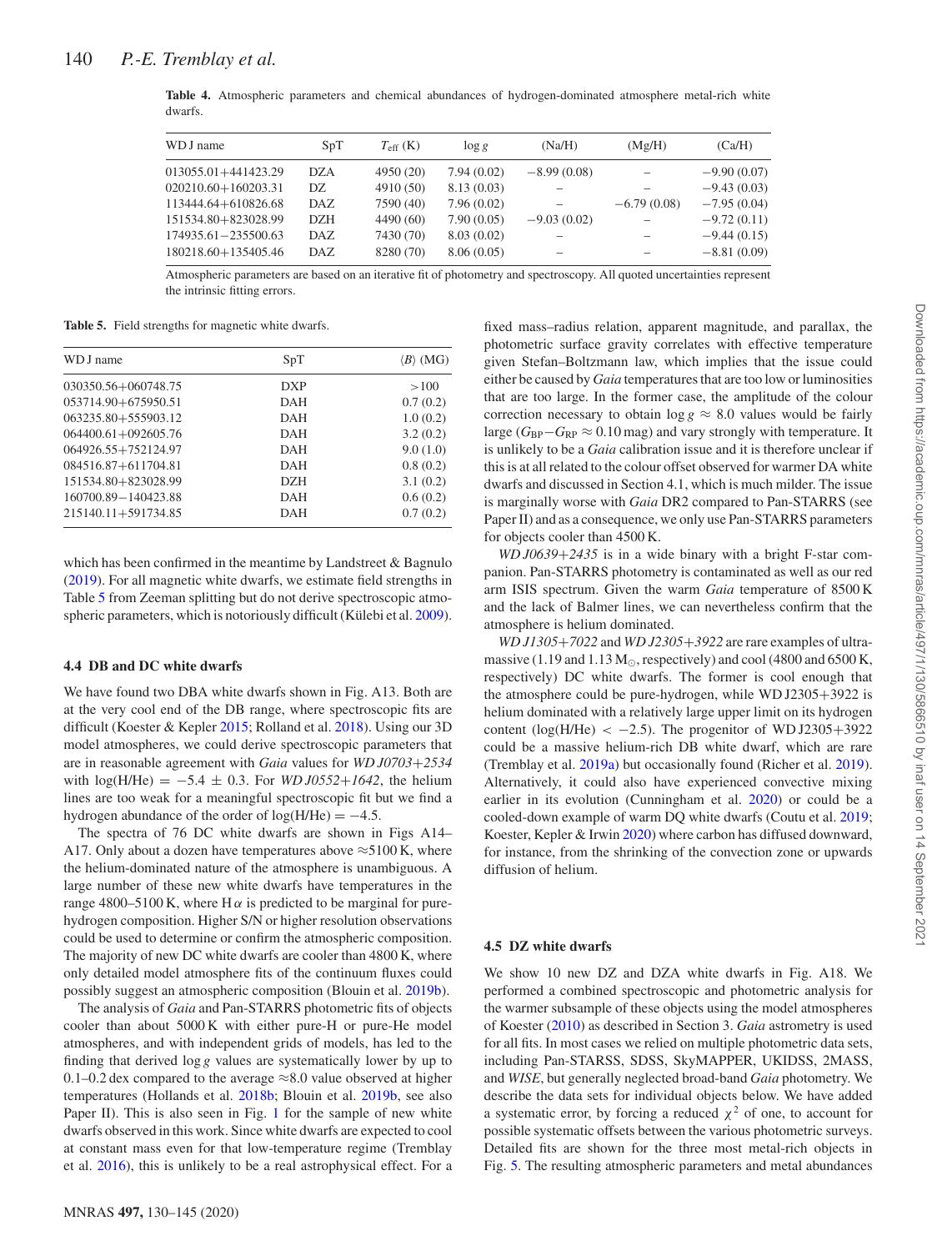

**Figure 5.** Simultaneous fits of spectroscopy and photometry for the DZA 183352.68+321757.25 (left-hand panels), DZ 191246.12+024239.11 (middle panels), and DZ 235750.73+194905.90 (right-hand panels). The top row of panels compare our best fit models to normalized spectroscopic observations. The spectroscopic observations are recalibrated on to the models to deal with flux-calibration quirks, but are still in physical flux units. The bottom panels compare our best fitting models to catalogue photometry over a wider wavelength range. All three objects have helium-dominated atmospheres and fit parameters are given in Table 6. For WD J1912+0242, the *K*-band is from UKIDDS rather than 2MASS.

are presented in Tables 4 (hydrogen-dominated atmospheres) and 6 (helium-dominated atmospheres).

Ca II doublet, and collision-induced absorption (CIA) from  $H_2$ –H becomes apparent in the model, but is not observed in the data.

*WD J0130+4414* is a cool  $\approx$  5000 K DZA white dwarf with a weak  $H\alpha$  line. Given the low temperature, the presence of hydrogen lines requires a pure-hydrogen atmosphere. The Ca H+K lines are also extremely narrow, confirming the atmospheric composition. The object has Pan-STARRS and SDSS photometry, both of which were used for the photometric fit. The spectrum shows a weak absorption feature from Na, which was not observed for the warmer DAZ stars discussed in Section 4.2. Compared to Ca, the Na abundance is large (see fig. 6 of Blouin et al. 2019a). We have verified that the Na detection is not from poor sky-subtraction. The line is broader than sky lines would be and the redshift is consistant with that of  $H\alpha$ .

*WD J0202+1602* exhibits a cool ≈4800 K DZ spectrum showing only lines from Ca I/II. The star has photometry from SDSS, Pan-STARRS, UKIDSS, and *WISE*, allowing model comparison across the full spectral energy distribution. Yet, in spite of the simple spectrum and ample photometric coverage, this object proved highly challenging to fit, and we consider our best attempts to constrain stellar parameters from a simultaneous fit of the photometric and spectroscopic observations to be unsatisfactory.

We found two solutions that were able to accurately reproduce either the spectrum or the photometry, but neither simultaneously. The first solution demonstrated a good fit to both the optical and infrared photometry, and required a cool hydrogen-dominated atmosphere (parameters listed in Table 4). However, the low pressure in this H-rich atmosphere results in Ca lines that are all too narrow (FWHM  $\approx$  3 Å in the model but  $\approx$ 15 Å wide in the data). A better fit to the line widths can be achieved at a lower temperature (close to 4200 K), though the Ca I line becomes too strong relative to the

While we note that a helium-dominated atmosphere (with next to no hydrogen), can also reproduce most of the photometry with similar stellar parameters, the Ca lines were found to be so highly broadened that such a possibility can be disregarded entirely. Instead, we find that a helium-dominated atmosphere with a moderate hydrogen component ( $log(H/He) = -1.46$ ) can reproduce the spectrum well, though at a somewhat hotter  $T_{\text{eff}}$  (to maintain the Ca<sub>I</sub>/II line ratio) and higher log *g* (parameters listed in Table 6). For this Herich solution, our photometric fit is extremely poor – the model overpredicts the optical flux by about 0.5 mag while underpredicting the infrared fluxes by a similar degree. Additionally, the model exhibits appreciable  $H_2$ –He CIA, while the observations do not.  $H_2$ – He CIA has been observed for other DZ stars, such as J0804+2239 which has a comparable  $T_{\text{eff}}$  and hydrogen abundance (Blouin et al. 2018). While Blouin et al. (2018) do find two photometric solutions for J0804+2239, these are either side of the  $H_2$ –He CIA maximum at  $log(H/He) = -2.5$ , with the higher hydrogen abundance solution also permitting an adequate spectroscopic fit. We advocate that the hydrogen-dominated solution is most likely to be correct, given its good agreement with all photometry and more typical surface gravity, though the reason for the overly narrow predicted Ca lines remains unexplained.

*WD J0554*−*1035* has a He-atmosphere as it is warm enough to show Balmer lines if it was hydrogen dominated. The Ca H+K lines are very weak, suggesting there is very little opacity in this atmosphere. We fitted the Pan-STARRS and SkyMapper photometry and spectroscopy fixing the hydrogen abundance to  $log(H/He)$  = −4.0 throughout.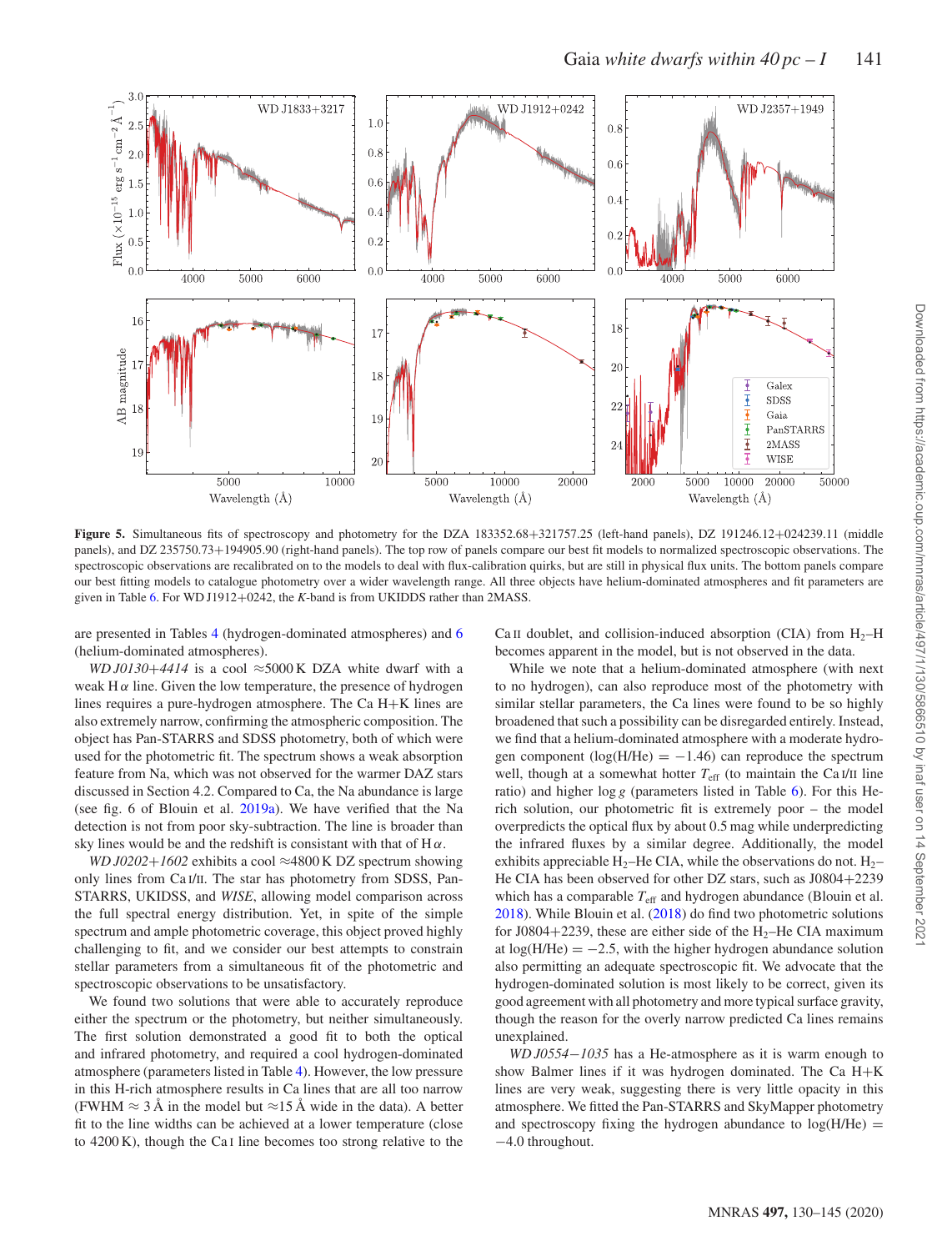|  |  | Table 6. Atmospheric parameters and chemical abundances of helium-atmosphere DZ and DZA white dwarfs. |  |
|--|--|-------------------------------------------------------------------------------------------------------|--|
|--|--|-------------------------------------------------------------------------------------------------------|--|

| WD J name                         | SpT | $T_{\rm eff}$ (K) | $\log g$    | (H/He)                   | (Na/He)                  | (Mg/He)           | (Ca/He)                                   | (Ti/He)                  | (Cr/He)                  | (Fe/He)                   | (Ni/He)                  |
|-----------------------------------|-----|-------------------|-------------|--------------------------|--------------------------|-------------------|-------------------------------------------|--------------------------|--------------------------|---------------------------|--------------------------|
| $020210.60 + 160203.31$ DZ        |     | 5380 (60)         | 8.40 (0.02) | $-1.46(0.03)$            | $\overline{\phantom{a}}$ | $\qquad \qquad -$ | $-9.43(0.03)$                             | -                        |                          |                           |                          |
| 055443.04 - 103521.34             | DZ  | 6300(40)          | 8.06 (0.02) | -                        | $\overline{\phantom{a}}$ | $\qquad \qquad -$ | $-11.82(0.04)$                            | -                        | -                        |                           |                          |
| 183352.68+321757.25 DZA 7650 (60) |     |                   | 8.05(0.02)  | $-3.31(0.02)$            | $\overline{\phantom{a}}$ |                   | $-7.86(0.04)$ $-8.72(0.01)$ $-9.95(0.05)$ |                          | $\overline{\phantom{0}}$ | $-7.08(0.01)$             | $-8.42(0.03)$            |
| 191246.12+024239.11               | DZ  | 6050(80)          | 8.15(0.03)  | $-4.40(0.17)$            |                          |                   | $-9.70(0.11) -8.11(0.01) -9.11(0.01)$     | -                        | $\qquad \qquad -$        | $-8.53(0.01)$             | $\overline{\phantom{a}}$ |
| 235750.73+194905.90               | DZ  | 5700 (30)         | 7.95(0.02)  | $\overline{\phantom{a}}$ | $-9.20(0.02)$            |                   | $-6.79(0.01)$ $-8.31(0.01)$               | $\overline{\phantom{a}}$ |                          | $-9.29(0.04) -7.31(0.02)$ | $\overline{\phantom{0}}$ |

Atmospheric parameters are based on an iterative fit of photometry and spectroscopy. All quoted uncertainties represent the intrinsic fitting errors.

*WD J1515*+8230 is a cool ≈4500 K magnetic DZH for which abundance determinations are inherently more challenging. It likely has a hydrogen-rich atmosphere because the metal lines are much narrower than would be the case for a helium-dominated atmosphere at the same temperature. Because we are using non-magnetic models, the fit is only to the  $\pi$ -components, hence, we artificially increase the abundances by 0.48 dex to account for the other magnetic components. We find a magnetic field strength of  $3.06 \pm 0.14$  MG.

*WD J1833*+3217 (Fig. 5) is a ≈7600 K DZA with a He-rich atmosphere, strong metal contamination, and obvious Balmer lines. The accreted material is found to be moderately Fe- and Ni-rich compared to known DZ stars (Hollands et al. 2017, 2018a) and the Balmer lines allow for a tight constraint on the hydrogen content of  $log(H/He) = -3.31 \pm 0.02$ . The line blanketing was important to include in the atmospheric structure when fitting the Pan-STARRS photometry to obtain a consistent solution with spectroscopy. Note that while 2MASS and *WISE* photometry are available for this object, they are obviously contaminated by another source located *<*3 arcsec away, as shown by Pan-STARRS and *Gaia* data. Ca, Mg, and Fe abundances place the object firmly into the regime of polluted white dwarfs that are thought to have accreted material with core-Earth composition (see fig. 2 of Hollands et al. 2018a).

For the He-rich atmosphere *WD J1912*+*0242* (Fig. 5) we fitted against Pan-STARRS, 2MASS (*J*-band only) and UKIDSS (*K*band only) photometry. The spectrum shows transitions from Na, Mg, Ca, and Fe. While hydrogen lines are not seen, leaving it as a free parameter does find a preferential value of  $log(H/He)$  =  $-4.40 \pm 0.17$ .

For *WD J1922*+0233, we initially derived  $T_{\text{eff}} \approx 5800 \text{ K}$  and  $\log g \approx 9.10$  using *Gaia* photometry, which would imply the most massive polluted white dwarf known to date (Koester, Gänsicke  $\&$ Farihi 2014; Coutu et al. 2019; Veras et al. 2020). However, a closer inspection of Pan-STARRS photometry reveals non blackbody-like optical fluxes sharply peaking in the *g* and *r* bands, with a dropoff in *i*, *z*, and *y* that is sharper than a Rayleigh–Jeans tail. This leaves the strong possibility that the object exhibits collision-induced absorption (CIA) with a spectrum close to that of so-called ultracool white dwarfs. This would make it the first DZ to show strong optical CIA absorption, although a few DZ are known to show strong near-IR CIA absorption (Blouin et al. 2019a). Our GTC spectrum only covers the red part of the optical spectrum and as a consequence only the sodium D-line is detected. Given the lack of near-IR photometry, we make no quantitative attempt to determine the atmospheric parameters. However, our preliminary analysis suggests that a hydrogen-dominated atmosphere and a very cool temperature is necessary to explain the sodium line. The lower temperature coupled with *Gaia* absolute fluxes would also suggest a more moderate mass for this white dwarf.

*WD J2357*+*1949* (Fig. 5) is a relatively warm DZ with a particularly large Mg I triplet. This object benefits from having photometry from Pan-STARRS, SDSS, 2MASS, and *WISE*. We were able to fit

**Table 7.** Atmospheric parameters and chemical abundances of DO white dwarfs.

| WD J name           | SpT | $T_{\rm eff}$ (K) | $\log g$    | (C/He)        |
|---------------------|-----|-------------------|-------------|---------------|
| 052913.45+430025.89 | DO  | 8580 (20)         | 7.94(0.01)  | $-4.73(0.03)$ |
| 171620.72-082118.60 | DO  | 5800 (10)         | 7.73 (0.01) | $-7.25(0.02)$ |

Atmospheric parameters are based on an iterative fit of photometry and spectroscopy. All quoted uncertainties represent the intrinsic fitting errors.

five elements (Na, Mg, Ca, Cr, and Fe), with Si scaled with Mg, Ti with Ca, and Ni with Fe. The hydrogen abundance is largely unconstrained but must be low  $(log(H/He) < -6)$  to fit the lines and SDSS *u* band.

Finally, we postpone the detailed analysis of two of the coolest DZ white dwarfs, *WD J1824*+*1213* and *WD J2317*+*1830*, to a future work (Hollands et al., in preparation). These rare objects allow detailed microphysics study of cool and dense atmospheres in a way that is not possible with featureless DC objects (see, e.g. Blouin et al. 2019a).

#### **4.6 DQ white dwarfs**

We show two DQ white dwarfs in Fig. A13. We fitted both objects with the model atmosphere code of Koester (2010) using an iterative procedure similar to that described for DZ stars.  $T_{\text{eff}}$  and log *g* rely mostly on the combined Pan-STARSS and *Gaia* photometry while C/He abundances are determined from the spectra. Results for both objects are shown in Table 7.

#### **4.7 Non-white dwarfs**

Fig. A19 and Table 8 show 12 high-probability white dwarf candidates ( $P_{WD} > 0.75$ ) from Gentile Fusillo et al. (2019) that turned out to be stellar objects. One additional source *WD J0456*+*6409* turned out to be a spurious *Gaia* detection and there is no object of that magnitude at the predicted location in Pan-STARRS or other sky images. In all other cases the *Gaia* source is real, isolated on the sky, and *Gaia* colours are confirmed by Pan-STARRS data. Most observed stars have G/K spectral classes and therefore are orders of magnitude over-luminous compared to where *Gaia* locates them in the HR diagram. The most likely explanation is that the *Gaia* parallaxes are greatly overestimated. The lower Balmer lines of WD J0727−0718 could be mistaken for a low-mass DAZ white dwarf, but a fit of the spectrum is consistent with an A-type main-sequence star. Considering the full sample of 521 confirmed *Gaia* white dwarfs in the Northern 40-pc hemisphere (Paper II), the contamination of the high  $P_{WD}$  sample is relatively small (1.3 per cent).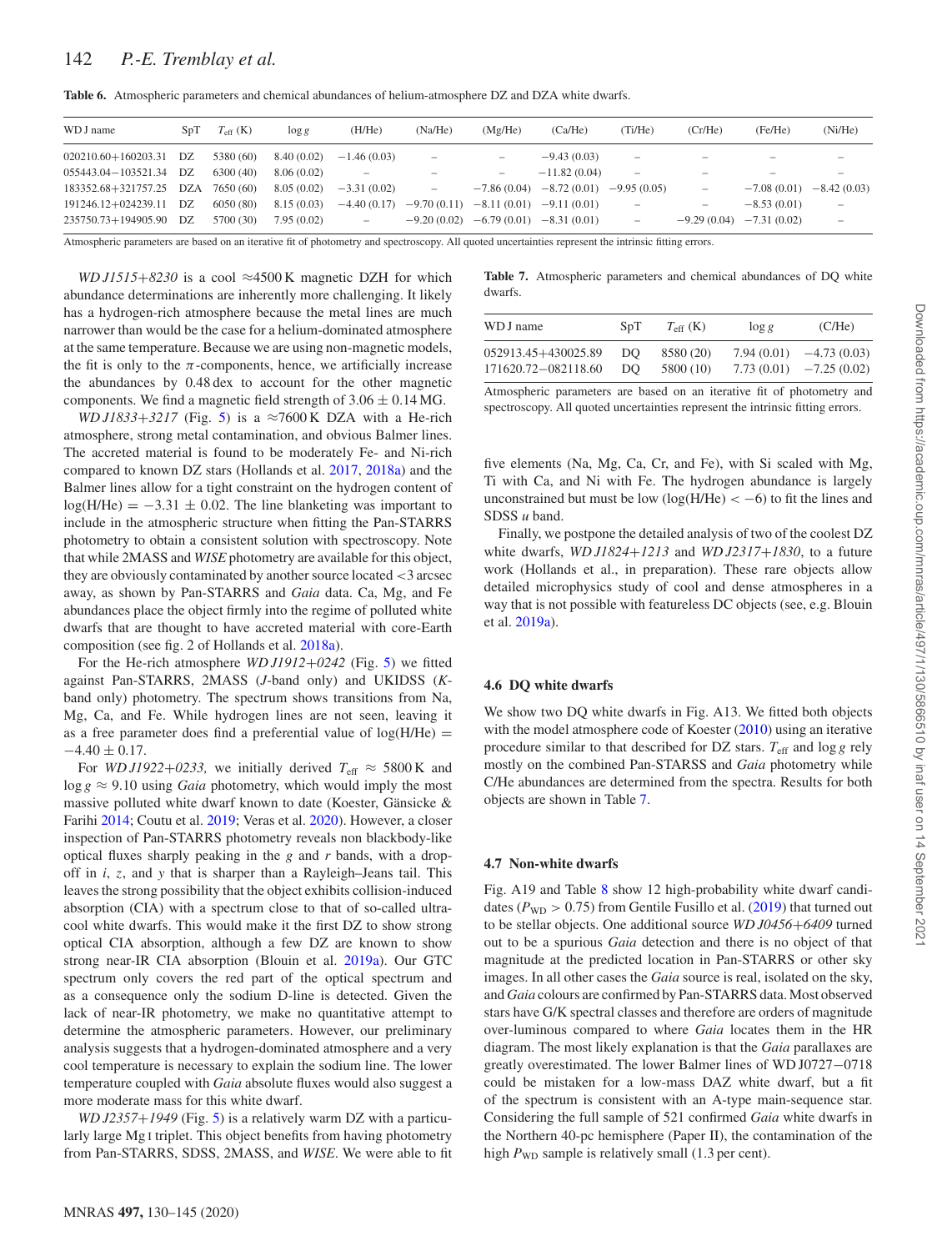| Table 8. Spectroscopically confirmed main-sequence stars. |  |  |
|-----------------------------------------------------------|--|--|
|-----------------------------------------------------------|--|--|

| WD J name                | $P_{WD}$ | Note                     |
|--------------------------|----------|--------------------------|
| 002332.98+432029.26      | 0.187    |                          |
| 004940.60+033400.22      | 0.043    |                          |
| $*005645.62 + 551556.10$ | 0.997    | a, b                     |
| 010343.47+555941.53      | 0.131    |                          |
| 011519.50+573836.11      | 0.420    |                          |
| 011608.20+584642.12      | 0.997    | a, b                     |
| 030433.12+361150.47      | 0.001    |                          |
| 044454.33+632408.23      | 0.015    |                          |
| 045620.38+640927.64      | 0.997    | $\mathbf{c}$             |
| 052129.02+185236.19      | 0.814    | b                        |
| 054615.88+380324.86      | 0.292    | $\overline{\phantom{0}}$ |
| 061350.39+010424.07      | 0.996    | a                        |
| 064643.38-090839.54      | 0.104    |                          |
| 064711.68+243202.84      | 0.128    | $\overline{\phantom{0}}$ |
| 072714.16-071837.09      | 0.763    | b                        |
| 092138.08-014300.80      | 0.042    | $\overline{\phantom{0}}$ |
| 113726.34-112357.80      | 0.977    | b                        |
| $*125256.54 - 140607.88$ | 0.976    | a                        |
| 131843.05+381034.60      | 0.990    | $\mathbf b$              |
| $*134252.41 + 003312.28$ | 0.988    | a                        |
| 151421.37-110323.10      | 0.212    |                          |
| 160430.57-192728.26      | 0.373    | $\overline{\phantom{0}}$ |
| 161105.78-045652.94      | 0.997    | b                        |
| 170027.28-184958.45      | 0.002    |                          |
| 181747.59+191218.39      | 0.089    |                          |
| 182431.36+193723.82      | 0.051    | $\overline{\phantom{0}}$ |
| 185136.02+221307.15      | 0.988    | b                        |
| 194333.65+222513.78      | 0.065    |                          |
| 194530.78+164339.17      | 0.092    |                          |
| 194843.46-073635.55      | 0.113    |                          |
| 195513.90+222458.79      | 0.001    |                          |
| 200748.71-040717.02      | 0.265    |                          |
| 201437.22+231607.23      | 0.054    | $\overline{a}$           |
| 205009.26+291929.59      | 0.919    | a, b                     |
| 205241.82+294828.65      | 0.058    |                          |
| 213132.74+332302.32      | 0.644    |                          |
| 213723.27+224811.81      | 0.178    |                          |
| 214756.33+225203.56      | 0.128    |                          |
| 223544.75+391451.39      | 0.112    |                          |

(a) high *Gaia* DR2 astrometric excess noise, (b) marked as duplicate source, (c) spurious *Gaia* DR2 source. Low probability white dwarf candidates ( $P_{WD}$ *<* 0.75) are intrinsically less reliable (Gentile Fusillo et al. 2019). Objects with an asterisk symbol have a parallax value outside of 40 pc but may still be within that volume at 1*σ*.

Nearly all the high-probability contaminants are flagged as *duplicated source*<sup>3</sup> in *Gaia* DR2, which is not taken into account in our probability calculation. This flag signifies that the detection system on-board *Gaia* generated more than one detection for these sources, but during on-ground processing those were identified as a single object and only one solution was kept. The parallax measurements for objects with the *duplicated source* seem to be inherently less reliable. However, ≈800 white dwarfs confirmed by SDSS spectroscopy can be correctly identified using their *Gaia* parallax despite having the *duplicated source* flag, indicating that it can not be used to efficiently eliminate unreliable sources in larger volume samples.

Fig. A20 and Table 8 show 26 stellar objects for which Gentile Fusillo et al. (2019) predict a low probability ( $P_{WD}$  < 0.75) of being a white dwarf. We emphasize that two more low probability candidates described in earlier sections turned out to be underuminous white dwarfs (WD J1305+7022 and WD J2317+1830), both with significantly larger proper motions than the average for low probability white dwarf candidates. This confirms that low probability candidates can still reveal some surprises although at a large observational cost, with only a few per cent of these objects turning out to be white dwarfs in this work. It is hoped that *Gaia* DR3 will help in defining a cleaner distinction between peculiar (under or overluminous) white dwarfs and contaminants.

## **5 SUMMARY**

The volume-limited 20-pc white dwarf sample has long been a benchmark to study white dwarf evolution, stellar formation history, Galactic kinematics, the local binary population, and stellar magnetism (Giammichele et al. 2012; Tremblay et al. 2014; Holberg et al. 2016; Toonen et al. 2017; Landstreet & Bagnulo 2019). Thanks to *Gaia* DR2, the sample is now relatively well defined with a large spectroscopic completeness (Hollands et al. 2018b). Assembling a spectroscopically complete sample for the eight-times larger, 40-pc volume is a far greater challenge. Limoges, Lépine & Bergeron (2013), Limoges et al. (2015) initiated this important work by securing ≈300 spectra of new white dwarfs likely within 40 pc and mostly within the Northern hemisphere. We have pursued the goal of enhancing the spectroscopic completeness of the 40-pc sample by following-up 230 white dwarf candidates from *Gaia* DR2. We have described spectral types for 191 white dwarfs within that volume, in the vast majority confirmed as stellar remnants for the first time. We have reported on several examples of rare classes of white dwarfs, including a handful of ultra-massive remnants, a DA star with peculiar so-far unexplained Balmer line emission, one of the closest DZ white dwarfs accreting from a disrupted planetesimal with core-Earth composition and possibly the first ultra-cool DZ star.

We have now reached high-level spectroscopic completeness in the Northern 40-pc hemisphere. From cross-matching *Gaia* DR2 white dwarf candidates from Gentile Fusillo et al. (2019) with past spectroscopic catalogues (e.g. Limoges et al. 2015; Subasavage et al. 2017) and present observations, we identify 521 spectroscopically confirmed white dwarfs in the companion Paper II. Only three high-probability white dwarf candidates from Gentile Fusillo et al. (2019) do not have a spectral type in the northern 40-pc sample. The completeness of the *Gaia* DR2 catalogue itself and selection of Gentile Fusillo et al. (2019) are expected to be very high. Hollands et al. (2018b) estimate that *Gaia* DR2 has found at least 96 per cent of all white dwarfs within 20 pc and the completeness is expected to be similar within 40 pc, especially since the *Gaia* DR2 detection rate is poorer at very close distances (*<*10 pc) and high proper-motions (Hollands et al. 2018b). The northern 40-pc spectroscopic sample, an increase by a factor of 4 in size compared to the previous 20-pc sample, provides the observational constraints required to study, as outlined in Paper II, the mass, temperature, and age of white dwarf distributions, spectral evolution, properties of magnetic and metalrich subtypes, the binary fraction, and the crystallisation of white dwarfs.

We have also contributed to enhance the spectroscopic completeness of the Southern hemisphere 40-pc sample, where observations are still underway. Including the 64 white dwarfs confirmed in this work, at least 320 white dwarfs in the southern 40-pc sample have a known spectral type, but there remains  $\approx$  200 high-probability candidates without spectroscopy, a sharp contrast with the Northern hemisphere. With upcoming multi-object spectroscopic (MOS) sur-

<sup>&</sup>lt;sup>3</sup>See chapter 10.2.2. of [https://gea.esac.esa.int/archive/documentation/GDR](https://gea.esac.esa.int/archive/documentation/GDR2/index.html) 2/index.html for information on the *duplicated source* flag.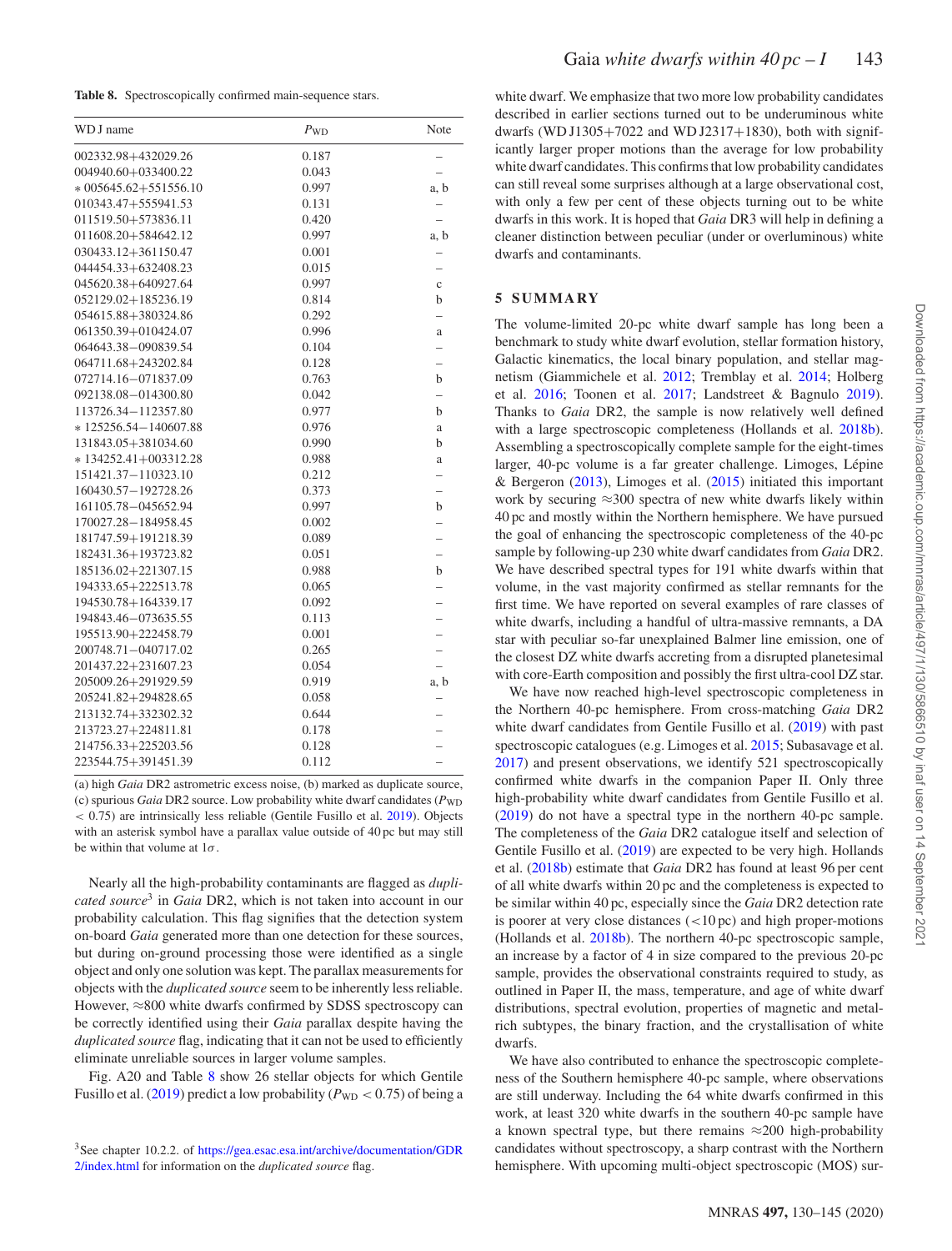veys on 4-m-class telescopes such as WEAVE, 4MOST, and DESI, there is hope for a major increase in the size of volume-limited white dwarf samples. These surveys may take decades to cover the full sky, hence, the relevance of continued dedicated studies. However, magnitude-limited spectroscopic surveys in portions of the sky such as the SDSS (Kepler et al. 2019) can rival with volume-limited samples if biases and completeness are well understood.

## **ACKNOWLEDGEMENTS**

The research leading to these results has received funding from the European Research Council under the European Union's Horizon 2020 research and innovation programme no. 677706 (WD3D). This article is based on observations made in the Observatorios de Canarias del IAC with the WHT operated on the island of La Palma by the Isaac Newton Group of Telescopes in the Observatorio del Roque de los Muchachos. Based on observations made with the Gran Telescopio Canarias (GTC), installed at the Spanish Observatorio del Roque de los Muchachos of the Instituto de Astrofísica de Canarias, in the island of La Palma. This work presents results from the European Space Agency (ESA) space mission Gaia. Gaia data are being processed by the Gaia Data Processing and Analysis Consortium (DPAC). Funding for the DPAC is provided by national institutions, in particular the institutions participating in the Gaia MultiLateral Agreement (MLA). BTG was supported by the UK STFC grants ST/P000495 and ST/T000406/1. ARM acknowledges support from the MINECO under the Ramón y Cajal programme (RYC-2016-20254), the AYA2017-86274-P grant, and the AGAUR grant SGR-661/2017. MRS thanks for support from Fondecyt (grant 1181404). DdM acknowledges financial support from -0:funding-source 3:href="http://dx.doi.org/10.13039/501100 003981")ASI(/0:funding-source)-INAF I/037/12/0 and ASI-INAF no. 2017-14-H.0 and from INAF "INAF main streams", Presidential Decree 43/2018. RR has received funding from the postdoctoral fellowship programme Beatriu de Pinós, funded by the Secretary of Universities and Research (Government of Catalonia) and by the Horizon 2020 programme of research and innovation of the European Union under the Maria Skłodowska-Curie grant agreement no. 801370.

## **DATA AVAILABILITY STATEMENT**

The raw data underlying this article are available in the ING Data Archives and The GTC Public Archive. The reduced spectra will be shared on reasonable request to the corresponding author.

#### **REFERENCES**

- Bagnulo S., Landstreet J. D., 2019, [MNRAS,](http://dx.doi.org/10.1093/mnras/stz1121) 486, 4655
- Beauchamp A., Wesemael F., Bergeron P., Fontaine G., Saffer R. A., Liebert J., Brassard P., 1999, [ApJ,](http://dx.doi.org/10.1086/307148) 516, 887
- Bergeron P., Saffer R. A., Liebert J., 1992, [ApJ,](http://dx.doi.org/10.1086/171575) 394, 228
- Bergeron P., Leggett S. K., Ruiz M. T., 2001, [ApJS,](http://dx.doi.org/10.1086/320356) 133, 413
- Bergeron P. et al., 2011, [ApJ,](http://dx.doi.org/10.1088/0004-637X/737/1/28) 737, 28
- Bergeron P., Dufour P., Fontaine G., Coutu S., Blouin S., Genest-Beaulieu C., Bédard A., Rolland B., 2019, [ApJ,](http://dx.doi.org/10.3847/1538-4357/ab153a) 876, 67
- Blouin S., Dufour P., Allard N. F., Kilic M., 2018, [ApJ,](http://dx.doi.org/10.3847/1538-4357/aae53a) 867, 161
- Blouin S., Dufour P., Allard N. F., Salim S., Rich R. M., Koopmans L. V. E., 2019a, [ApJ,](http://dx.doi.org/10.3847/1538-4357/ab0081) 872, 188
- Blouin S., Dufour P., Thibeault C., Allard N. F., 2019b, [ApJ,](http://dx.doi.org/10.3847/1538-4357/ab1f82) 878, 63
- Bond H. E. et al., 2017, [ApJ,](http://dx.doi.org/10.3847/1538-4357/aa6af8) 840, 70
- Brown W. R., Gianninas A., Kilic M., Kenyon S. J., Allende Prieto C., 2016, [ApJ,](http://dx.doi.org/10.3847/0004-637X/818/2/155) 818, 155
- Carrasco J. M., Catalán S., Jordi C., Tremblay P. E., Napiwotzki R., Luri X., Robin A. C., Kowalski P. M., 2014, [A&A,](http://dx.doi.org/10.1051/0004-6361/201220596) 565, A11
- Coutu S., Dufour P., Bergeron P., Blouin S., Loranger E., Allard N. F., Dunlap B. H., 2019, [ApJ,](http://dx.doi.org/10.3847/1538-4357/ab46b9) 885, 74
- Cui X.-Q. et al., 2012, [RAA,](http://dx.doi.org/10.1088/1674-4527/12/9/003) 12, 1197
- Cukanovaite E., Tremblay P. E., Freytag B., Ludwig H. G., Bergeron P., 2018, [MNRAS,](http://dx.doi.org/10.1093/mnras/sty2383) 481, 1522
- Cukanovaite E., Tremblay P. E., Freytag B., Ludwig H. G., Fontaine G., Brassard P., Toloza O., Koester D., 2019, [MNRAS,](http://dx.doi.org/10.1093/mnras/stz2656) 490, 1010
- Cunningham T., Tremblay P.-E., Gentile Fusillo N. P., Hollands M., Cukanovaite E., 2020, [MNRAS,](http://dx.doi.org/10.1093/mnras/stz3638) 492, 3540
- Dalton G. et al., 2014, in Proc. SPIE Conf. Ser. Vol. 9147 Project Overview and Update on WEAVE. SPIE, Bellingham, p. 11
- Dálya G. et al., 2018, [MNRAS,](http://dx.doi.org/10.1093/mnras/sty1703) 479, 2374
- de Jong R. S. et al., 2019, [The Messenger,](http://dx.doi.org/10.18727/0722-6691/5117) 175, 3
- DESI Collaboration et al., 2016, preprint [\(arXiv:1611.00036\)](https://arxiv.org/abs/1611.00036)
- Fabricant D., Cheimets P., Caldwell N., Geary J., 1998, [PASP,](http://dx.doi.org/10.1086/316111) 110, 79
- Fantin N. J. et al., 2019, [ApJ,](http://dx.doi.org/10.3847/1538-4357/ab5521) 887, 148
- Fontaine G., Brassard P., Bergeron P., 2001, [PASP,](http://dx.doi.org/10.1086/319535) 113, 409
- Fouesneau M., Rix H.-W., von Hippel T., Hogg D. W., Tian H., 2019, [ApJ,](http://dx.doi.org/10.3847/1538-4357/aaee74) 870, 9
- Gaia Collaboration et al., 2018a, [A&A,](http://dx.doi.org/10.1051/0004-6361/201833051) 616, A1
- Gaia Collaboration et al., 2018b, [A&A,](http://dx.doi.org/10.1051/0004-6361/201832843) 616, A10
- Gänsicke B. T., Schreiber M. R., Toloza O., Fusillo N. P. G., Koester D., Manser C. J., 2019, [Nature,](http://dx.doi.org/10.1038/s41586-019-1789-8) 576, 61
- Genest-Beaulieu C., Bergeron P., 2019, [ApJ,](http://dx.doi.org/10.3847/1538-4357/aafac6) 871, 169
- Gentile Fusillo N. P. et al., 2019, [MNRAS,](http://dx.doi.org/10.1093/mnras/sty3016) 482, 4570
- Gentile Fusillo N. P., Tremblay P.-E., Bohlin R. C., Deustua S. E., Kalirai J. S., 2020, [MNRAS,](http://dx.doi.org/10.1093/mnras/stz2984) 491, 3613
- Giammichele N., Bergeron P., Dufour P., 2012, [ApJS,](http://dx.doi.org/10.1088/0067-0049/199/2/29) 199, 29
- Gianninas A., Bergeron P., Ruiz M. T., 2011, [ApJ,](http://dx.doi.org/10.1088/0004-637X/743/2/138) 743, 138
- Greenstein J. L., 1984, [ApJ,](http://dx.doi.org/10.1086/161649) 276, 602
- Hamada T., 1971, PASJ, 23, 271
- Henry T. J. et al., 2018, [AJ,](http://dx.doi.org/10.3847/1538-3881/aac262) 155, 265
- Holberg J. B., Oswalt T. D., Sion E. M., 2002, [ApJ,](http://dx.doi.org/10.1086/339842) 571, 512 Holberg J. B., Oswalt T. D., Sion E. M., Barstow M. A., Burleigh M. R., 2013, [MNRAS,](http://dx.doi.org/10.1093/mnras/stt1433) 435, 2077
- Holberg J. B., Oswalt T. D., Sion E. M., McCook G. P., 2016, [MNRAS,](http://dx.doi.org/10.1093/mnras/stw1357) 462, 2295
- Hollands M. A., Koester D., Alekseev V., Herbert E. L., Gänsicke B. T., 2017, [MNRAS,](http://dx.doi.org/10.1093/mnras/stx250) 467, 4970
- Hollands M. A., Gänsicke B. T., Koester D., 2018a, [MNRAS,](http://dx.doi.org/10.1093/mnras/sty592) 477, 93
- Hollands M. A., Tremblay P. E., Gänsicke B. T., Gentile-Fusillo N. P., Toonen S., 2018b, [MNRAS,](http://dx.doi.org/10.1093/mnras/sty2057) 480, 3942

Hollands M. A. et al., 2020, Nature Astron., 4, 663,

- Jimenez-Esteban F. M., Torres S., Rebassa-Mansergas A., Skorobogatov G., ´ Solano E., Cantero C., Rodrigo C., 2018, [MNRAS,](http://dx.doi.org/10.1093/mnras/sty2120) 480, 4505
- Joyce S. R. G., Barstow M. A., Holberg J. B., Bond H. E., Casewell S. L., Burleigh M. R., 2018, [MNRAS,](http://dx.doi.org/10.1093/mnras/sty2404) 481, 2361
- Kawka A., Simpson J. D., Vennes S., Bessell M. S., Da Costa G. S., Marino A. F., Murphy S. J., 2020a, MNRAS, 495, 129
- Kawka A., Vennes S., Ferrario L., 2020b, [MNRAS,](http://dx.doi.org/10.1093/mnrasl/slz165) 491, L40
- Kemp J. C., Swedlund J. B., Landstreet J. D., Angel J. R. P., 1970, [ApJ,](http://dx.doi.org/10.1086/180574) 161,
- L77
- Kepler S. O. et al., 2019, [MNRAS,](http://dx.doi.org/10.1093/mnras/stz960) 486, 2169
- Koester D., 2009, [A&A,](http://dx.doi.org/10.1051/0004-6361/200811468) 498, 517
- Koester D., 2010, Mem. Soc. Astron. Italiana, 81, 921
- Koester D., Kepler S. O., 2015, [A&A,](http://dx.doi.org/10.1051/0004-6361/201527169) 583, A86
- Koester D., Schulz H., Weidemann V., 1979, A&A, 76, 262
- Koester D., Gänsicke B. T., Farihi J., 2014, [A&A,](http://dx.doi.org/10.1051/0004-6361/201423691) 566, A34
- Koester D., Kepler S. O., Irwin A. W., 2020, [A&A,](http://dx.doi.org/10.1051/0004-6361/202037530) 635, A103
- Kollmeier J. A. et al., 2017, preprint [\(arXiv:1711.03234\)](https://arxiv.org/abs/1711.03234)
- Külebi B., Jordan S., Euchner F., Gänsicke B. T., Hirsch H., 2009, [A&A,](http://dx.doi.org/10.1051/0004-6361/200912570) 506, 1341
- Landstreet J. D., Bagnulo S., 2019, [A&A,](http://dx.doi.org/10.1051/0004-6361/201834638) 623, A46
- Landstreet J. D., Bagnulo S., 2020, [A&A,](http://dx.doi.org/10.1051/0004-6361/201937301) 634, L10
- Leggett S. K. et al., 2018, [ApJS,](http://dx.doi.org/10.3847/1538-4365/aae7ca) 239, 26
- Liebert J., Bergeron P., Holberg J. B., 2005, [ApJS,](http://dx.doi.org/10.1086/425738) 156, 47